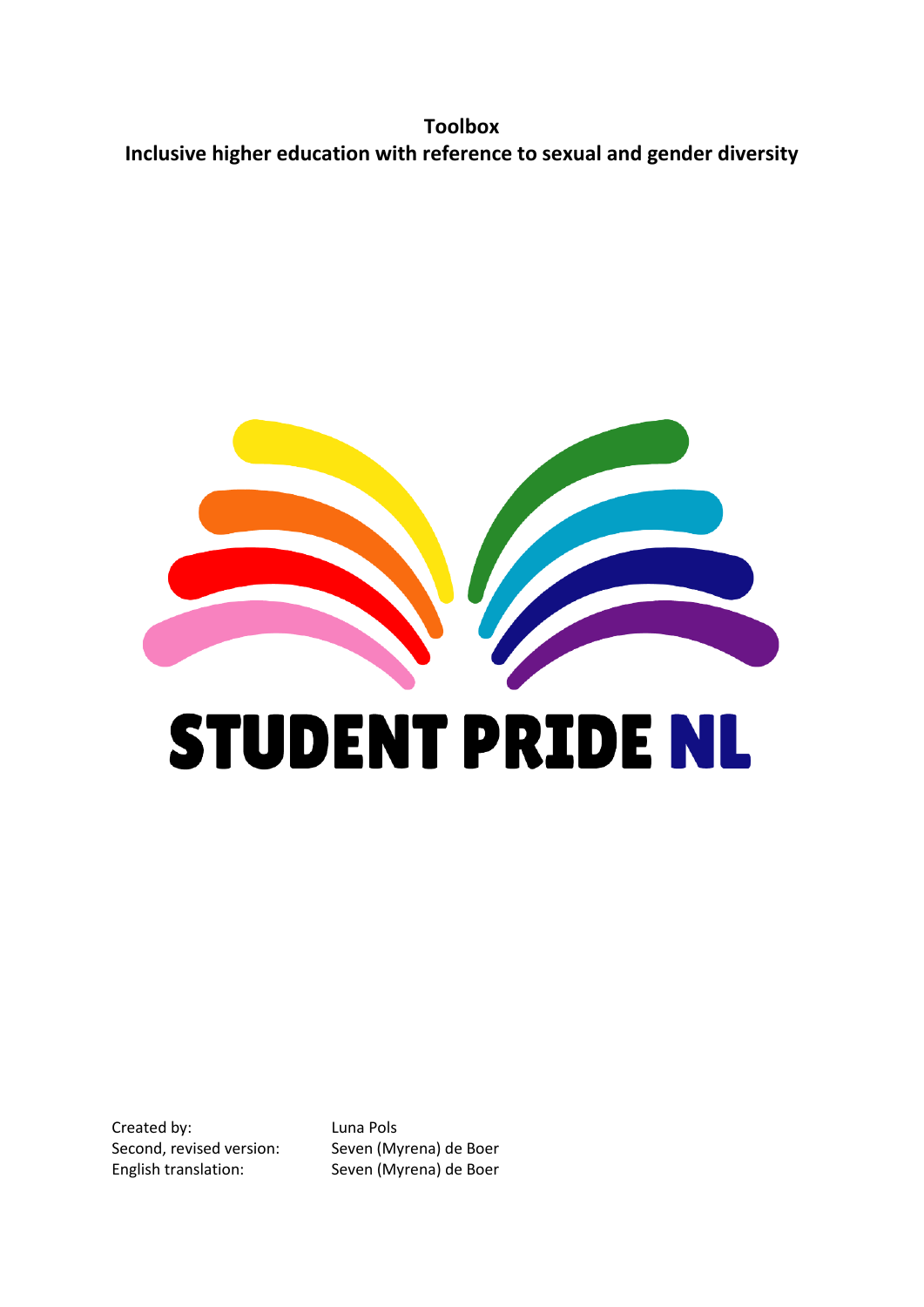# **Introduction**

This toolbox was commissioned by Student Pride Netherlands with the aim of providing teachers in Dutch higher education with tools to achieve a more inclusive curriculum regarding sexual and gender diversity for students. Sexual diversity refers to diversity in sexual orientation, gender diversity refers to diversity in gender identity. Gender identity is described as the inner feeling of being a boy, a girl, both or neither (Flemish government, 2016).

The tools in this toolbox have been selected so that they can be used by different teachers within different courses and studies. The focus has been deliberately placed on short-term changes in education as propagated by the teachers and over which they have the power themselves, without this requiring adjustments in the organizational structure.

The tools in the toolbox have been selected on the basis of 19 interviews with LGBTI+ students at various studies within Dutch higher education, in which they were asked in particular about their needs when it comes to inclusive higher education in regards to sexual and gender diversity. The tools are based on best practices (examples that have been shown to be successful in practice), that specifically meet the most frequently mentioned needs of the research group. The best practices can be found in the resource list at the end of the toolbox, in case of wanting to delve deeper into a specific tool. Furthermore, teachers from various fields of education were involved in the creation of the toolbox. Discussions were held with them about what they do (or do not do) when it comes to inclusiveness of the curriculum in regards to sexual and gender diversity and where the challenges lie. Additionally, two draft versions of the toolbox were presented to a group of teachers, where they were given the opportunity to indicate what they were still missing in the toolbox and where any ambiguities were. The received feedback has been incorporated into the current version of the toolbox.

This toolbox is not meant to force a certain way of teaching. It offers various guidelines that can be used to determine for oneself with which one is comfortable and how they fit within one's curriculum. The toolbox can be further developed and expanded over the years.

#### **Disclaimer**

Diversity is intersectional, which means that it is never only about sexual and/or gender diversity. Various forms of discrimination reinforce each other and must be understood in relation to each other. For example, experiences of gender are always linked to one's ethnic and sexual backgrounds (Wekker et al., 2016; Crenshaw, 1989). This toolbox focusses specifically on inclusivity with regards to sexual and gender diversity, because this form of inclusivity is still relatively underexposed. Keep in mind that people from different partial identities exist together (a multiple identity), which make people who they are in their totality (Repáraz & Ardjosemito-Jethoe, 2020). How someone deals with their own sexual and/or gender identity and what someone encounters within this subject depends on someone's multiple identity and differs per person.

Teaching with inclusivity is not about doing it without ever making a mistake or saying something wrong. What matters most is that when a student or a colleague corrects you on something, you take the feedback seriously and you do something with it. One of the respondents said: "What I do really like is that when a teacher is pointed out that something has to be done differently, that people will actually listen and that change will also take place."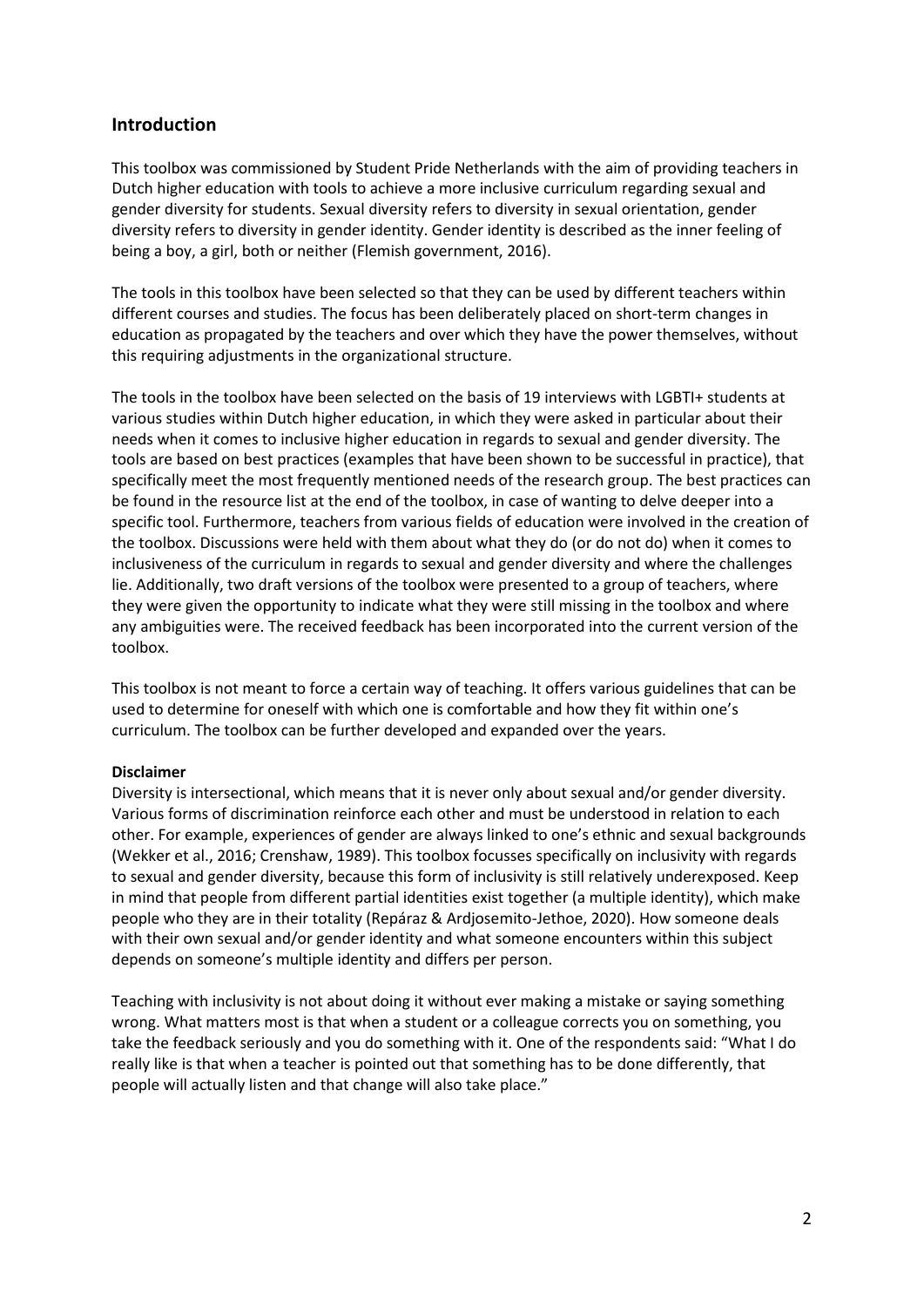# Table of contents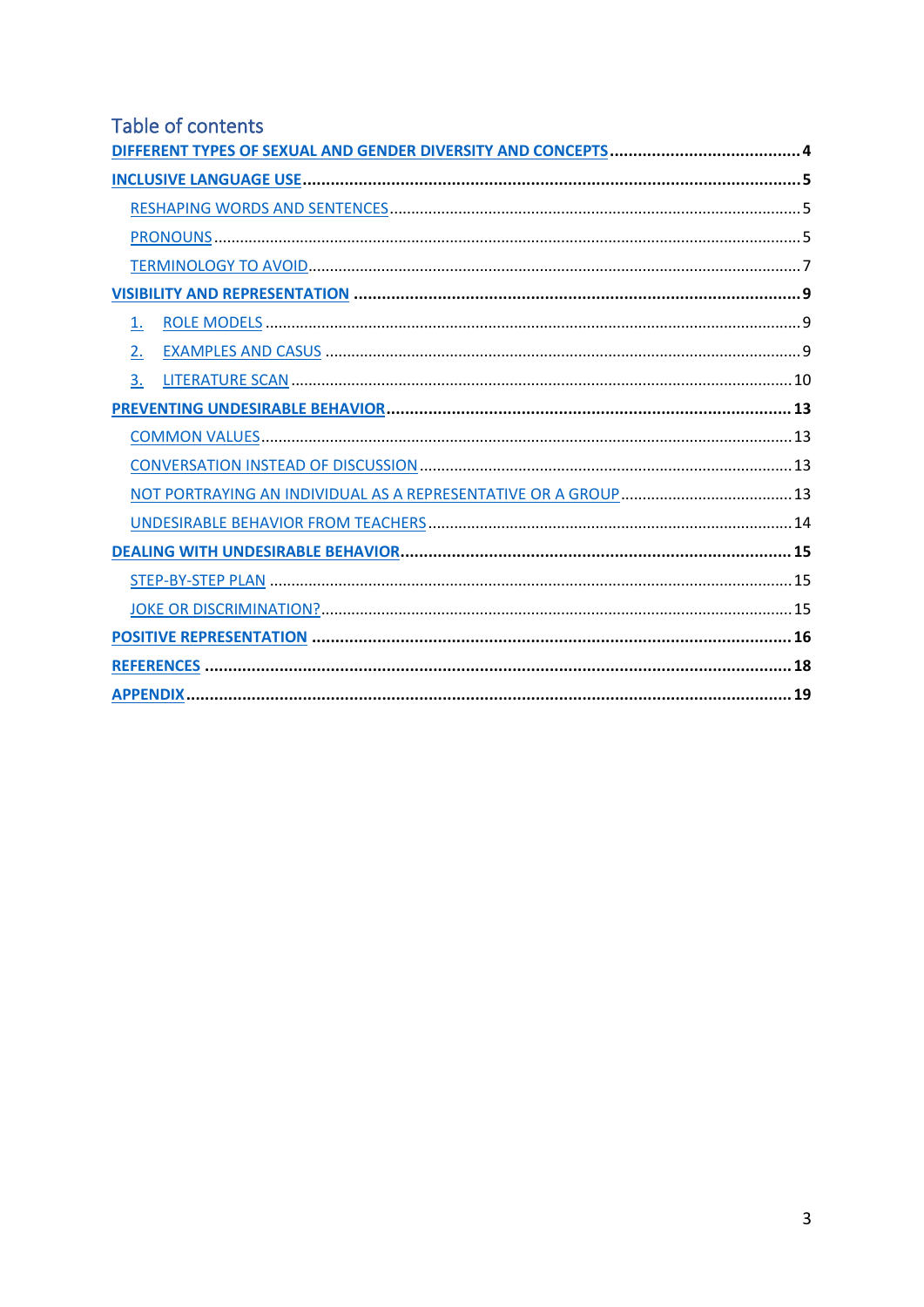# <span id="page-3-0"></span>Different types of sexual and gender diversity and concepts

When we talk about sexual and gender diversity, we often talk about the LGBTI+ community. However, people who are not part of this community also have a sexual and gender identity. Below is an overview of different types of sexual orientations and gender identities and associated concepts.

- Sex: the categorization of sex that is assigned on the basis of biological characteristics (Municipality of Amsterdam, Diversity Department, 2018). These categories are 'man', 'woman' and 'intersex' (Ainsworth, 2018).
- Gender identity: the internal experience and naming of gender. It may match or differ from the designated sex at birth. Gender is seen as a spectrum and is not limited to two possibilities (male or female) (Gender Spectrum, 2019).
- **Gender expression:** refers to the way in which you express your gender experience (Municipality of Amsterdam, Diversity Department, 2018).
- **Cisgender:** refers to a person whose gender identity matches the sex that was assigned at birth (Koster, 2019).
- **Sexual orientation:** emotional, romantic or sexual feelings that a person has for other people or no people (PFLAG, 2021).
- Heterosexual: when you have sexual feelings for the sex opposite from yours (Van Dale, sd).

LGBTI+ includes anyone who is not cisgender and heterosexual. Sometimes the letters Q, A and P are added to the abbreviation. The letters in LGBTI(QAP)+ stand for the following sexual orientations and gender identities (Felten & Boss, 2019; Anker, 2017):

- Lesbian: women and non-binary people with a connection to womanhood that feel emotionally, sexually and/or romantically attracted to women. This includes people with various gender expressions and people with varying relationships with the lesbian community (PFLAG, 2021).
- Gay: a term for people that feel emotionally, sexually and/or romantically attracted to people of the same gender. In this context this means men and non-binary people with a connection to manhood (PFLAG, 2021).
- **Bisexual**: people that feel emotionally, sexually and/or romantically attracted to more than one gender (PFLAG, 2021).
- **Transgender**: an umbrella term for people that do not identify with their assigned gender at birth. This term includes women who were labelled as boys at birth because of their physical characteristics (trans women), men who were labelled as girls at birth because of their physical characteristics (trans men) and people that identify as **non-binary** (people that do not identify with the gender binary 'man' and 'woman'). Non-binary can also be used as an umbrella term (PFLAG, 2021).
- **Intersex**: an umbrella term for various congenital conditions in which the development of the chromosomal, gonadal or anatomical sex differs from the norm.
- Queer: a term for LGBTI+ people to describe themselves and/or their community. This term is overarchingly inclusive for the entire community, but is also often used by people to describe their more 'fluid' or complex identities. This is a loaded word, so it should only be used for selfidentification or to reference people who self-identify as queer (PFLAG, 2021).
- **Asexual**: refers to an individual who does not experience emotional, romantic and/or sexual attraction. Asexual people exist in a spectrum and can experience their (lack of) attraction in various ways (PFLAG, 2021). Someone that does not experience romantic attraction, but does experience other attraction is called **aromantic** (AT5, 2018).
- Pansexual: people that feel emotionally, romantically or sexually attracted to people regardless of gender identity (PFLAG, 2021).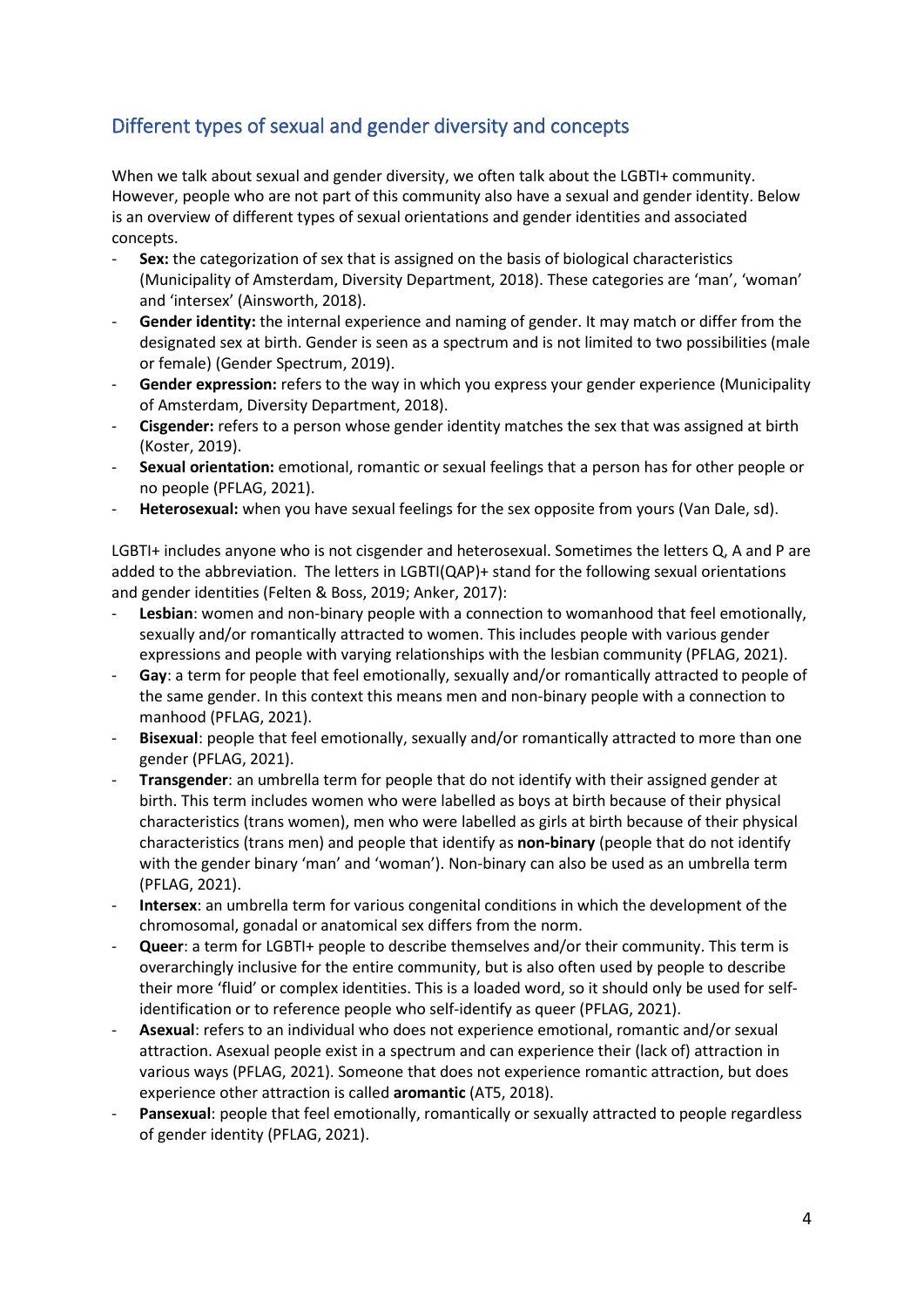# <span id="page-4-0"></span>Inclusive language use

Inclusive language use is a way of speaking in which everyone in the group feels addressed; not just people who fall within a certain norm. This can help avoid making certain potentially incorrect assumptions about someone's sexual orientation and/or gender identity.

### <span id="page-4-1"></span>Reshaping words and sentences

One of the ways to be more inclusive in the use of language is to replace binary words with genderneutral, inclusive words (Lubbers, sd):

- **Parents** instead of **fathers and mothers**
- **Partner** instead of **boyfriend/girlfriend**
- **Students** instead of **boys and girls**

Another way is making the sentence plural:

We expect of every student that he/she is present in the workgroups and that he/she has his/her study material with him/her.

#### Becomes:

We expect of all students that they are present in the workgroups and that they have their study material with them.

#### <span id="page-4-2"></span>Pronouns

The use and discussion of personal pronouns are also part of inclusive language. This concerns the personal pronoun with which someone wants to be addressed: he/him, she/her, they/them, etc. and possibly other, lesser known pronouns like xe/xyr, xe/xim, ze/hir, ey/em, etc.

It is not always predictable which pronouns students want to be addressed as. Moreover, the name on the class list is not always correct: sometimes someone has already gone through a social transition including a change of name and personal pronouns, but the old name and pronouns are still in the school system because they haven't been formally changed on their passport. Following are a few tips to find out how students want to be addressed in a new group.

#### 1. The introduction round

Some teachers include personal pronouns in the introduction round. This makes someone's name and preferred pronouns immediately clear to the class. No special emphasis needs to be placed on it. For example, during introductions, you can be asked about your name and pronouns in the following ways:

"Tell us your name, age, how you identify yourself and what you do in your spare time." Or:

"Tell us your name, age, how you would like to be addressed and what you do in your spare time."

It is important that, when dealing with personal pronouns, all students are given the option to share their (chosen) name and pronouns. Do not only ask students that you suspect may be non-binary and/or transgender (Harbin, Roberts, Nelson, & Purcell, 2020).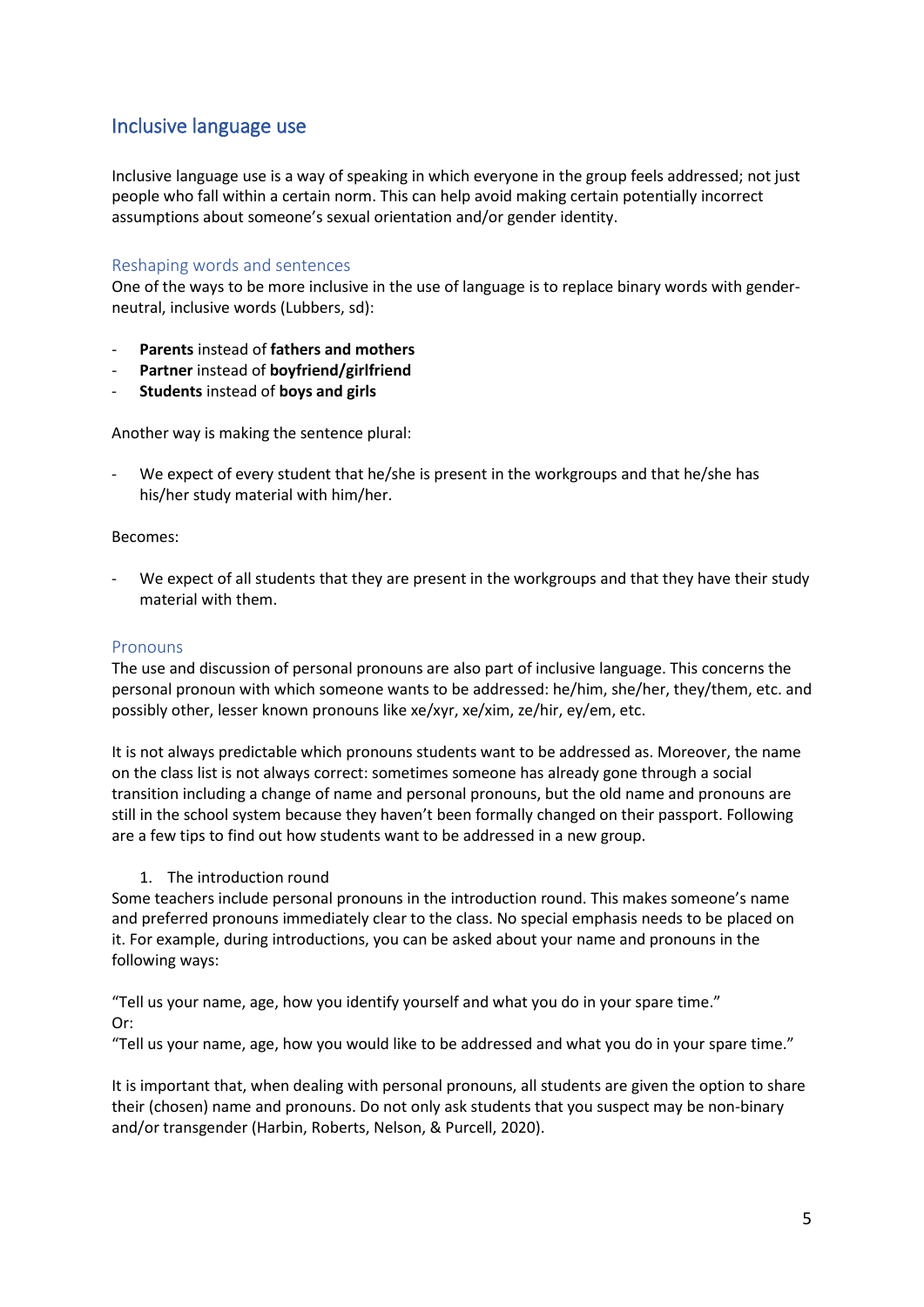If you use a PowerPoint presentation, you could incorporate the following slide:



Vanderbilt University further provides the following tips for handling personal pronouns (Harbin, Roberts, Nelson, & Purcell, 2020):

# 2. Google Forms

It is possible to not yet feel comfortable dealing with personal pronouns openly in the group. In this case it may be an idea to send a Google Form (or something similar) to the students before the first lesson, in which they can provide their name and personal pronouns.

### 3. Paper form

A variation on the previous tip is to have a registration- or seating form circulated during the first lesson, on which students can indicate their name and personal pronouns. Rather keep an open space for pronouns than letting the students choose from a few options; this gives them the option to indicate various different pronouns.

# 4. Personal attention

Encourage students to visit you during office hours to discuss what they need to learn and thrive in the workgroup or course. This can bring up a variety of topics of conversation, including names and personal pronouns.

#### 5. Different contexts

Some students might be out to their own class, but not to the entire study/course or to their family. Consider asking students if there are any contexts where they would like you to use a different name or personal pronouns for them.

#### 6. Sharing own personal pronouns

Promote the importance of not making assumptions about personal pronouns by introducing yourself with your own pronouns, and invite others to do the same if they wish.

There are also teachers that, for example, put their own pronouns underneath their emails. This can contribute to the normalization of sharing personal pronouns.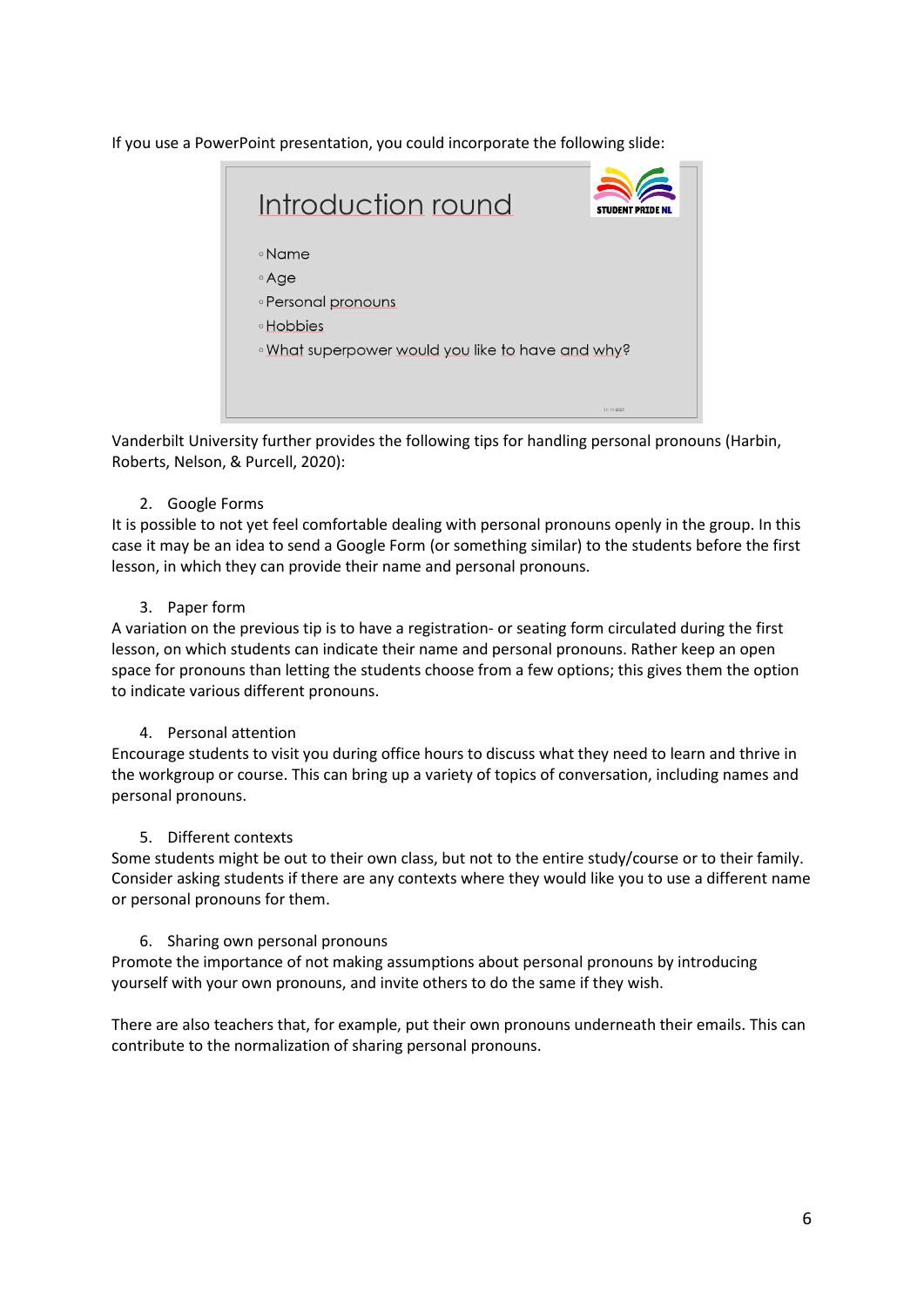# <span id="page-6-0"></span>Terminology to avoid

There are a number of terms that can be experienced as offensive within the LGBTI+ community, such as '(pseudo)hermaphrodite' instead of 'intersex person' and 'conversion/converted' instead of 'transition/transitioned'. In 2018, the Municipality of Amsterdam issued a guideline for respectful and inclusive communication (Municipality of Amsterdam, Diversity Department, 2018). The following two pages contain tips from this guide about which terms should not be used and which terms should be used instead. The tips have been translated to education for the purposes of this toolbox.

| + Please use                  | Example                                     | Explanation                                                                               |
|-------------------------------|---------------------------------------------|-------------------------------------------------------------------------------------------|
| - Please do not use           |                                             |                                                                                           |
| + LGBTI+ persons/people       | It is important that LGBTI+                 | Gender identity, sexual orientation and sex                                               |
| + LGBTI+ students             | students can be                             | characteristics are only a part of a person's                                             |
| - Homosexual students         | themselves at school. You                   | total identity. It is therefore often better to                                           |
| - LGBTI+'s                    | can assume that every                       | not use LGBTI+ as a noun, but as an                                                       |
|                               | school has LGBTI+                           | adjective.                                                                                |
|                               | students, although you                      | "Homosexual or gay students" refers only                                                  |
|                               | may not know who they                       | to gay men. That is alright if that is what                                               |
|                               | are.                                        | you mean to say, but if you actually mean                                                 |
|                               |                                             | the broader group of LGBTI+ people, this is                                               |
|                               |                                             | not appropriate.                                                                          |
| + LGBTI+                      | In the summer during<br>pride, we celebrate | The abbreviation LGBTI+ shows that it                                                     |
| - Gay students/people/persons | diversity of the LGBTI+                     | contains a diversity in sexual orientation,<br>gender identity, gender expression and sex |
|                               | community.                                  | characteristics, in a broad sense. Gay refers                                             |
|                               |                                             | only to men who are attracted to men and                                                  |
|                               |                                             | sometimes to women who are attracted to                                                   |
|                               |                                             | women. You can also show diversity by                                                     |
|                               |                                             | adding other letters, but because the                                                     |
|                               |                                             | abbreviation then becomes very long and                                                   |
|                               |                                             | some groups are still excluded, LGBTI+ can                                                |
|                               |                                             | be a nice solution.                                                                       |
| + Rainbow                     | Amsterdam is a member                       | The rainbow refers to the diversity within                                                |
| - Homosexual                  | of the Dutch and                            | the LGBTI+ group. Homosexual only refers                                                  |
|                               | international network of                    | to gay men.                                                                               |
|                               | Rainbow Cities.                             |                                                                                           |
| + A lesbian woman/student     | Since the first of April in                 | Someone's sexual orientation is a                                                         |
| + A homosexual man/student    | 2001, homosexual men                        | characteristic of a person and can best be                                                |
| - Dyke, lesbo                 | and lesbian women in the                    | used as an adjective and not a noun. Words                                                |
| - Faggot, homo                | Netherlands can get<br>married.             | like lesbo or homo (especially dyke and<br>faggot) are often used derogatorily.           |
| + Sexual orientation          | We want all students to                     | Not all people experience sexual                                                          |
| - Sexual identity             | have a pleasant and safe                    | orientation as a part of their identity and                                               |
| - Sexual preference           | study environment, where                    | the word 'preference' can give the                                                        |
|                               | their sexual orientation                    | impression that someone, for example,                                                     |
|                               | should not be able to get                   | chooses to like women, when this is not a                                                 |
|                               | in the way.                                 | choice.                                                                                   |
| + A bisexual person           | In the summer of 2016, a                    | Sexual orientation is one of many                                                         |
| + Bisexual people             | conference was held                         | characteristics of a person, and should                                                   |
| + A bisexual student          | about the position of                       | therefore be used as an adjective and not                                                 |
| - A bisexual                  | bisexual people.                            | as description of a person (noun).                                                        |
| + A trans(gender) person      | There is less research                      | Being transgender is an umbrella term for                                                 |
| + A trans(gender) student     | done on trans persons                       | all forms of gender diversity or gender non-                                              |
| - A transgender               | than there has been done                    | conformity. It is becoming more and more                                                  |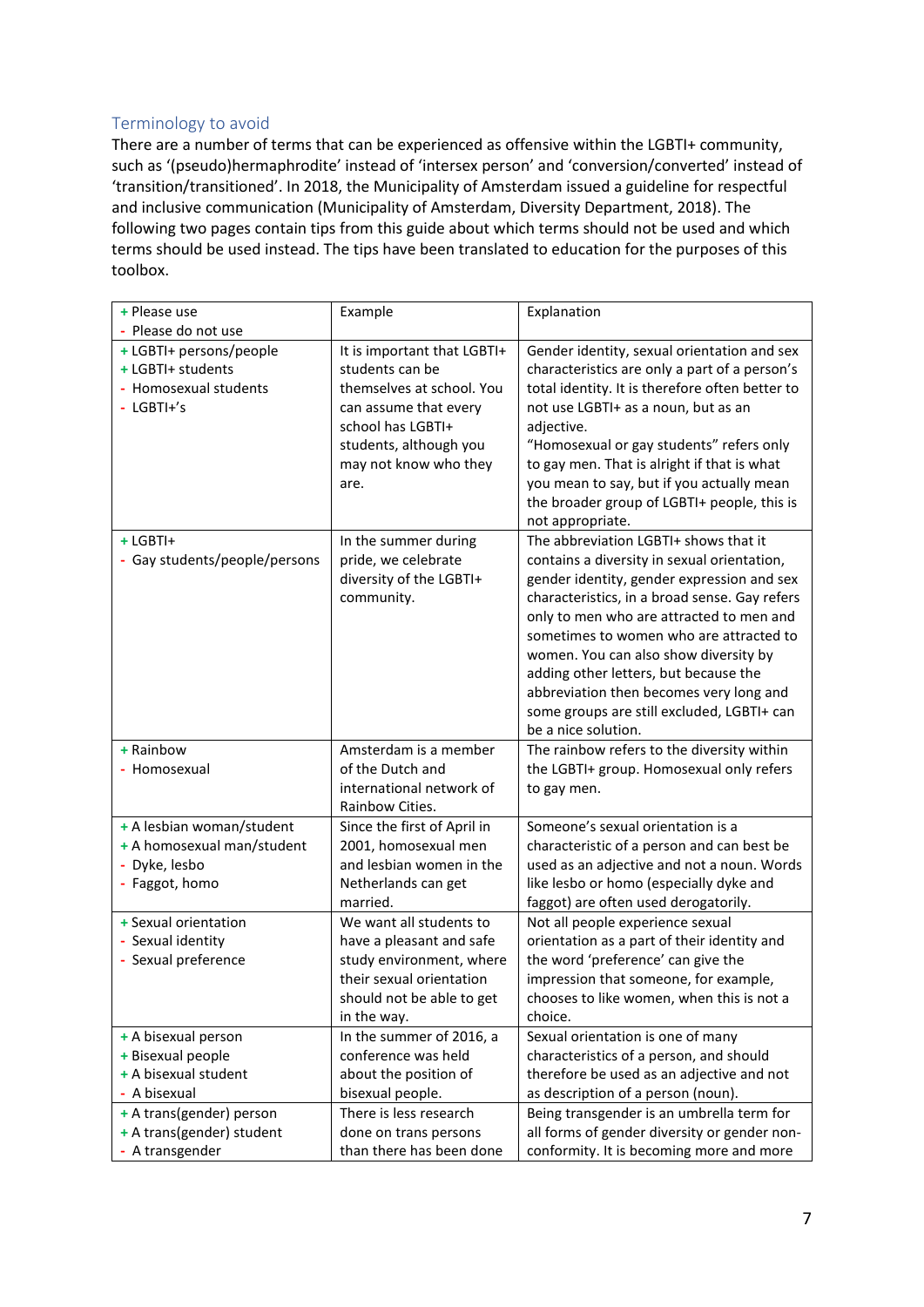|                                | on people that are not      | common to use the term trans person,        |
|--------------------------------|-----------------------------|---------------------------------------------|
|                                | transgender.                | trans woman, trans man, etc.                |
| + Transitioning/transitioned/  | If you are a trans person   | The word 'convert' sounds rude and          |
| transition                     | and you want to undergo     | disrespectful. Avoid using this word!       |
| - Converting/converted/        | a medical transition, there |                                             |
| conversion                     | are often (long) waiting    |                                             |
|                                | times.                      |                                             |
| + A transgender student/person | Transgender students are    | A transvestite is a person who likes to     |
| - Transvestite                 | still being bullied because | occasionally dress as someone with a        |
|                                | of their gender identity.   | different gender identity than they have,   |
|                                |                             | but unlike transgender people, (usually)    |
|                                |                             | have no desire to actually transition.      |
| + Assigned/registered          | He was registered female    | The terms in which someone talks about      |
| male/female at birth           | at birth and also raised    | themselves are leading. If someone          |
| + A different gender than is   | that way. When he got       | indicates that he is a man, and always has  |
| registered in the birth        | older he started to live    | been, we respect that and do not say that   |
| certificate                    | according to his male       | the person before that was a woman or a     |
| - Born as male/female          | identity.                   | girl. He was always a man or a boy, but was |
|                                |                             | registered and raised as a girl.            |
| + Intersex student/person/     | Sandra tells the class      | When it concerns the characteristics of a   |
| people/man/woman               | about her experiences as    | person, adjectives are used instead of the  |
| - Intersexual                  | an intersex woman.          | description of a person (noun).             |
| + Intersex student/person/     | Different from other boys,  | The term (pseudo)hermaphrodite is           |
| people/man/woman               | Sander was born with an     | generally experienced as hurtful and has a  |
| - (Pseudo)hermaphrodite        | extra X-chromosome. He is   | controversial medical background.           |
|                                | an intersex boy.            |                                             |
| + When you know the person     | Dear S. Jansen, Dear T.     | When you cannot deduce (from previous       |
| you are addressing is male or  | Maduro.                     | contact) how someone would like to be       |
| female: Dear Mr. Jansen or     |                             | addressed, it is better to renounce         |
| Dear Ms./Mrs. Maduro.          |                             | gendered terms. It is then agreed to        |
| + If you do not know: Dear S.  |                             | address people with an initial, last name   |
| Jansen or Dear T. Maduro.      |                             | and 'you'.                                  |
| - Asking without strict        |                             |                                             |
| necessity whether someone is a |                             |                                             |
| man or a woman, for example    |                             |                                             |
| by ticking a box on a form.    |                             |                                             |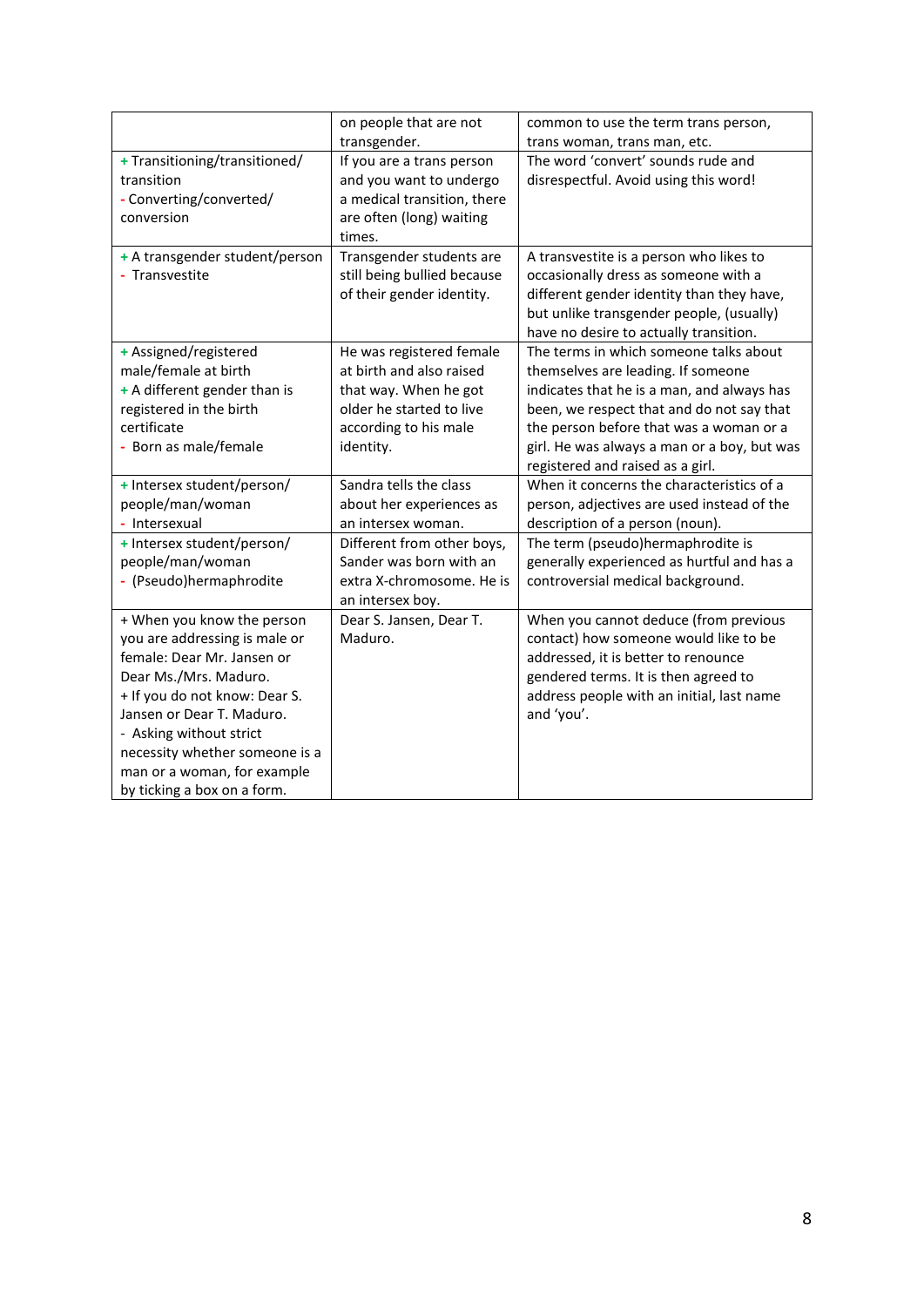# <span id="page-8-0"></span>Visibility and representation

The interviews that have been conducted with LGBTI-students for this study showed that visibility and representation of sexual and gender diversity in the curriculum are important. "Representation is really important. If I have the feeling that there are stories that I can identify with, it makes me feel a lot better," said one of the respondents. The following are three tools from the University of Birmingham (Ward & Gale, 2016), Vanderbilt University (Harbin, Roberts, Nelson, & Purcell, 2020) and Utrecht University (van den Bogert, Linders, & Sanches, 2019) to improve visibility and representation on the subject of sexual and gender diversity in the curriculum.

# 1. Role models

<span id="page-8-1"></span>One of the ways to increase visibility and representation is through role models. These can be present within the teaching team, but can also come from outside.

# Guest lectures

A tip from the University of Birmingham that was also mentioned as one of the needs by many of the respondents of this study, is to invite LGBTI+ people for guest lectures. This does not mean that the lecture has to actually be about being LGBTI+. Check with yourself whether you always invite the same kind of people with the same background and whether there might be room for more (sexual and gender) diversity.

Tip for finding various professionals/guest speakers: Parea Nederland [\(https://pareanederland.com/\)](about:blank) is a network of LHBTI+-professionals of color.

### - Highlighting successful LGBTI+ role models

Another way to contribute to greater visibility of sexual and gender diversity withing the discipline in which you teach, is to highlight successful LGBTI+ role models. You can, for example, pay extra attention to this around theme days.

# Sharing one's own identity

As a teacher, you can also act as a role model for students by sharing your own identity with them, such as having a sexually- or gender diverse background.

# 2. Examples and cases

<span id="page-8-2"></span>A simple way to increase visibility and representation in the curriculum is by providing inclusive examples and case studies. This can be done, for example by occasionally replacing the personal pronoun 'he' with 'those' or 'them' in tests or assignments, and in giving example sentences, for example, one can occasionally use 'Bob loves Bill' instead of 'John loves Mary' (Ward & Gale, 2016). The point is that different types of people are represented in the teaching material.

Some studies, programs or classes do not use a lot of examples, case studies, tests or assignments in which one or more people are clearly involved. Nevertheless, it is usually still possible to pay attention to more visibility in the field of sexual and gender diversity in the curriculum of those studies, programs and classes. Vanderbilt University only deals with the representation of nonbinary persons in 'Teaching Beyond the Gender Binary' (Harbin, Roberts, Nelson, & Purcell, 2020); for this toolbox, this has been extended to LGBTI+ persons where possible.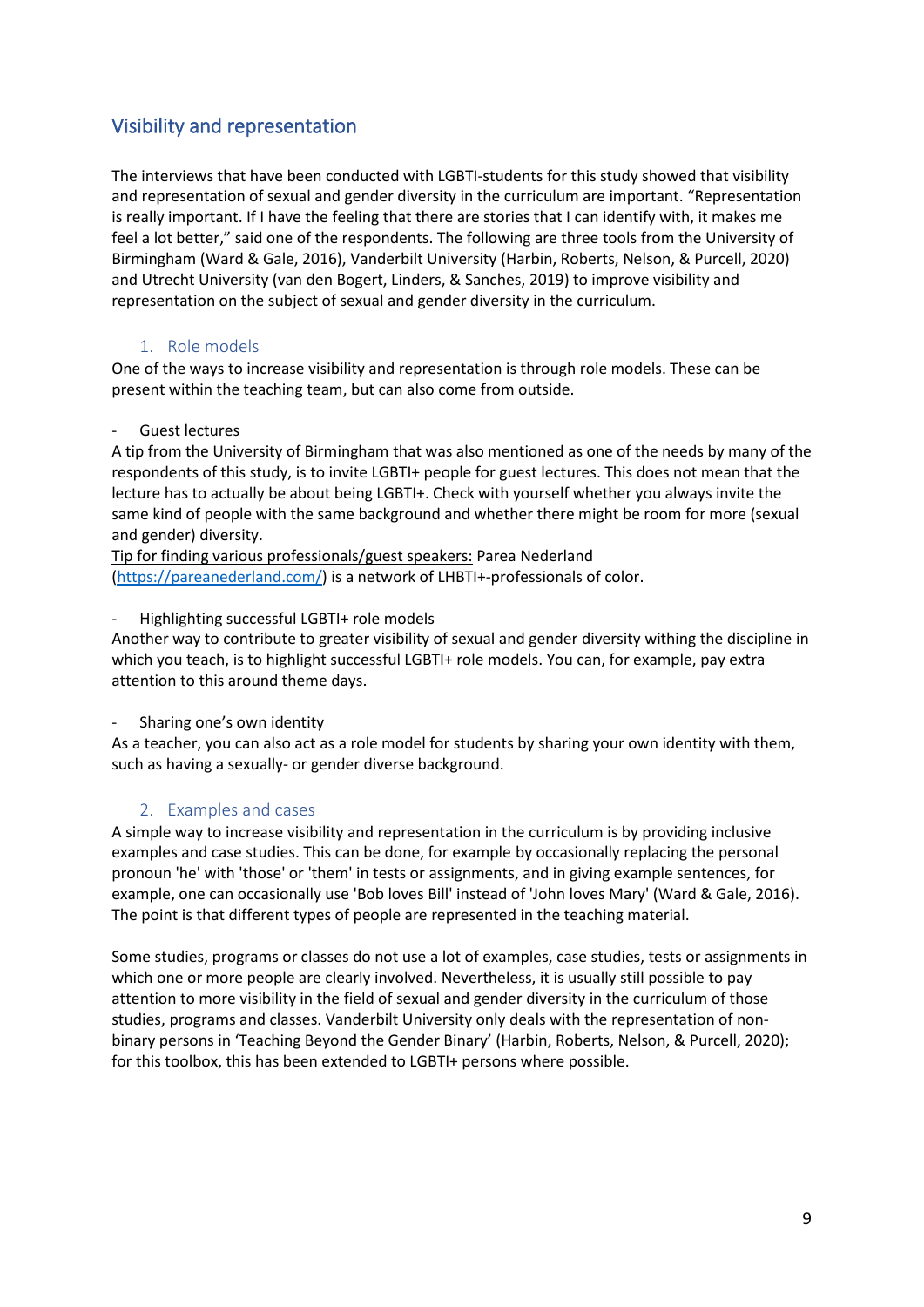- In statistics: avoid the use of binary male/female labels and/or discuss the limitations of such categorizations and the impact they can have on understanding, for example, non-binary experiences.
- In business administration: include case studies for companies that develop products for LGBTI+ clients, for example a company that makes corrective underwear and swimwear for people who want to dress according to their confirmed gender or as a different gender.
- In technical and IT courses: encourage students to think about how existing technologies can be adapted when considering the needs of LGBTI+ people, such as the LGBT+ friendly traffic lights in Alkmaar or an app that contributes to the safety of LGBTI+ persons.
- In biology: pay attention to the variation in gender identity and expression and variation in biological sex characteristics (for example when it comes to sex chromosomes).
- At the Erasmus University within the medicine study, people are working on a project to make the study more inclusive. Examples to be more inclusive on the subject of sexual and gender diversity in medicine are to pay attention to the specific medical needs of transgender and/or non-binary people, but also to include LGBTI+ people in case studies when it is not about medical needs that mainly or exclusively concern LGBTI+ persons.

# 3. Literature scan

<span id="page-9-0"></span>In the 'Toolbox Diversity in Education' (van den Bogert, Linders, & Sanches, 2019), Utrecht University offers tools that can help you achieve a diverse, inclusive selection of literature.

The tool consists of two 'rounds'. The first round helps you to become critically aware of which perspectives are offered in a particular course and to what extent these perspectives are currently balanced. The second round focuses on recognizing shortcomings in a specific literature selection and offers steps to recognize and name which literature can still be included and how.

Avoid the 'add-on': each literature selection positively presents some worldviews and is silent about other worldviews, while the selection is often presented as 'neutral', 'normal', 'central', or 'universal'. This means that just adding 'additional' perspectives to the mainstream canon is not enough and can even be counter-productive.

# **Round 1: What does the current literature selection look like?**

Look at the (partially completed) sample chart from Utrecht University on the next page to scan the current selection of literature. Use the various columns of the chart as guidelines to reflect and to become critically aware of the choices made in the selection of these particular authors. An empty version of this diagram can be found in the appendix at the end of the toolbox. When analyzing the literature selection, do not forget to also look for authors who are not included in the course literature list, but who do appear in the lectures.

**(!)** The point is not that you know how to fill in all the details in the schedule. Sometimes certain information is not known. The point of the exercise is to help you think critically about the composition of the literature selection and to reflect on how the different backgrounds of the authors matter in their inclusion – or absence! – in a specific literature selection.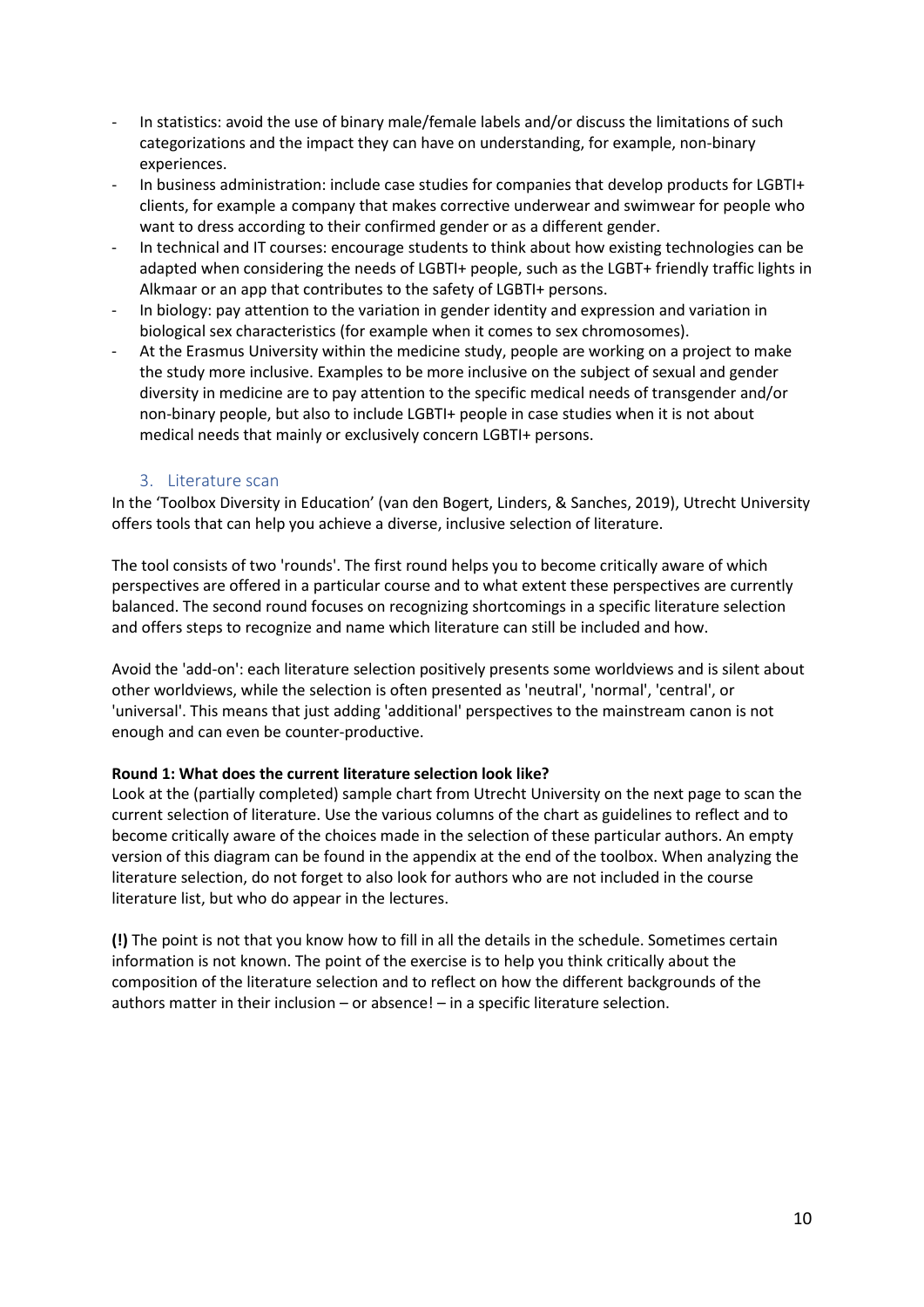| (Sub)disciplinary training<br>and/or (explicit)<br>(sub)disciplinary perspective<br>e.g. marxist anthropology,<br>postcolonial studies, masculinity<br>studies | <b>Educational/Geographical</b><br>trajectories<br>e.g. country or region where<br>authors grew up, are trained or<br>where they work | <b>Social Backgrounds/Identities</b><br>(if known or explicitly<br>identified)<br>e.g. gender, race/ethnicity,<br>nationality, LGBTQI, dis/ability,<br>class, religion |
|----------------------------------------------------------------------------------------------------------------------------------------------------------------|---------------------------------------------------------------------------------------------------------------------------------------|------------------------------------------------------------------------------------------------------------------------------------------------------------------------|
| Anthropology of the body                                                                                                                                       | US                                                                                                                                    |                                                                                                                                                                        |
|                                                                                                                                                                |                                                                                                                                       |                                                                                                                                                                        |
| Feminist anthropology/<br>anthropology of gender                                                                                                               | UK                                                                                                                                    |                                                                                                                                                                        |
| Outside anthropology, namely:<br>postcolonial feminist theory                                                                                                  | US (BA and MA Delhi)                                                                                                                  |                                                                                                                                                                        |
|                                                                                                                                                                |                                                                                                                                       |                                                                                                                                                                        |
| Outside anthropology, namely:<br>feminist English scholar                                                                                                      | US                                                                                                                                    |                                                                                                                                                                        |
| Queer anthropology/ Anthropology<br>of sexuality                                                                                                               | US (Phd Aus)                                                                                                                          |                                                                                                                                                                        |
| Outside anthropology, namely:<br>feminist historian                                                                                                            | US                                                                                                                                    |                                                                                                                                                                        |
|                                                                                                                                                                |                                                                                                                                       |                                                                                                                                                                        |
| Queer anthropology/anthropology<br>of sexuality                                                                                                                | US                                                                                                                                    |                                                                                                                                                                        |
| Other in anthropology, namely:<br>masculinity studies                                                                                                          | Western/Northern cont. Europe                                                                                                         |                                                                                                                                                                        |
|                                                                                                                                                                |                                                                                                                                       |                                                                                                                                                                        |
|                                                                                                                                                                |                                                                                                                                       |                                                                                                                                                                        |
|                                                                                                                                                                |                                                                                                                                       |                                                                                                                                                                        |
|                                                                                                                                                                |                                                                                                                                       |                                                                                                                                                                        |

# **Round 2: What is missing?**

Now that you have identified the perspectives that are currently in your course, you can start thinking about which perspectives are over- or underrepresented or absent. The challenge is figuring out what to include or change in the literature selection and how to present it in such a way that it recognizes that the material in a course is always a selection.

The following three steps will help you with several ways you can make the literature selection more diverse without randomly "adding" authors because they are "missing" in the literature selection.

**(!)** Chances are that it will be impossible to make a literature selection that covers your entire wish list for a balanced and inclusive literature list. What matters is that the list is well-informed and that you are able to explain your choices and the selectivity of the material to colleagues and students. This also opens up the debate with colleagues and students where they can help to find perhaps missing literature or suggest possible collections of knowledge/publications on a specific theme.

# **Step 1: Theming**

Look at the themes of the course and then at the authors who have been selected. Is this a theme that only matters to the people from the same backgrounds as the authors in the list?

Questions to ask yourself about the literature selection:

- Are all social groups represented as being influenced by the interactive structures, or just a particular group?
- Is knowledge about thinking about gender and sexuality extended throughout the syllabus or are they treated as 'special topics' or as 'social problems'?

#### **Step 2: Decolonize**

Have you looked beyond the well-known 'founding fathers' of your course? Does the literature selection contribute to a decolonial perspective and a decolonial practice that recognizes and critiques colonial history and its lasting legacy in your own discipline? Look again at the literature selection with this focus in mind, and ask yourself the following questions: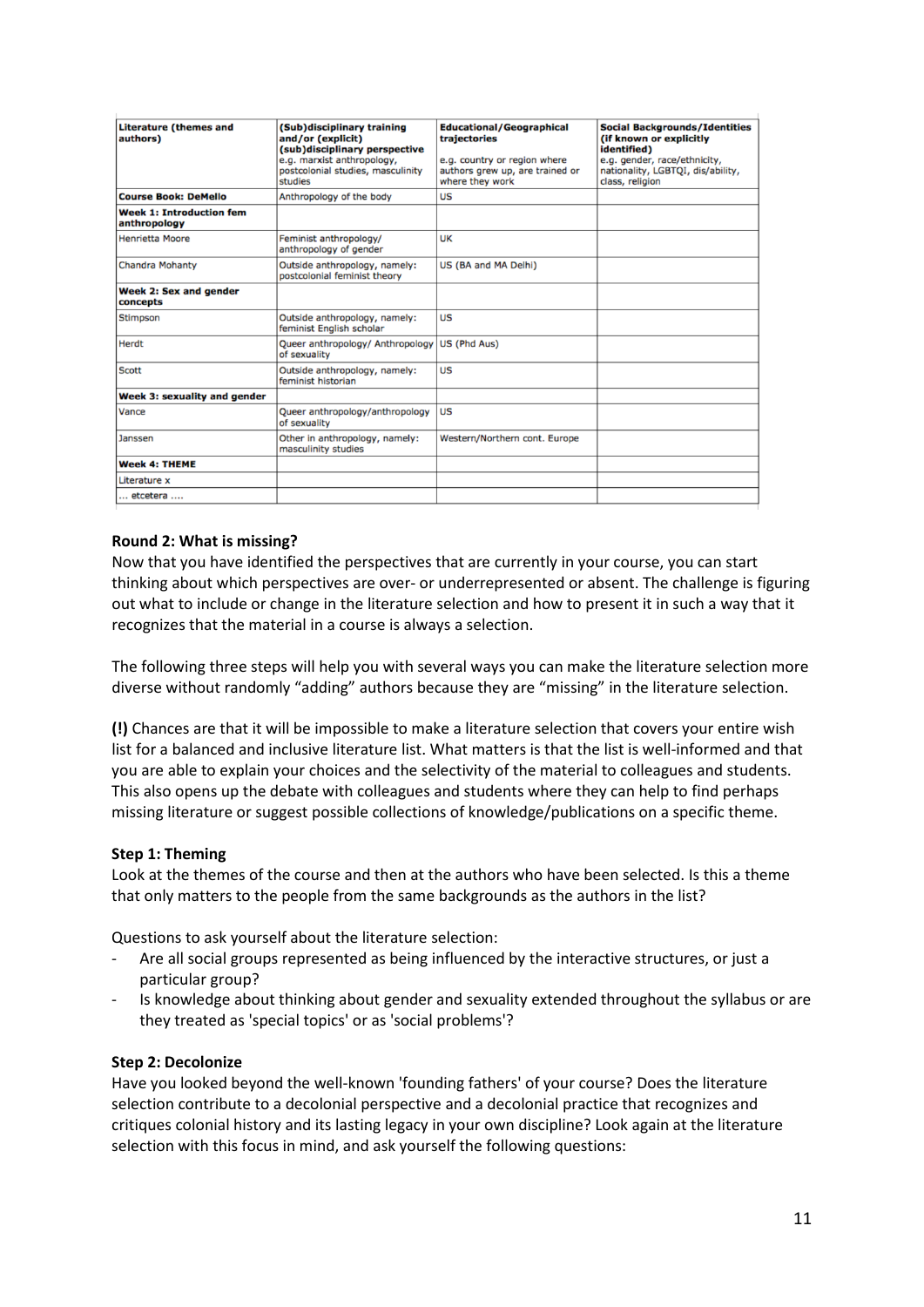- What voices have historically been marginalized or silenced in the development of the discipline regarding the topics of your course? Can you include some of these voices in the literature selection?
- Are the experiences of one group seen as the 'norm' against which the experiences of other groups are measured and evaluated?
- Is a group dominant in defining other groups, or are groups defined by themselves?
- Does the material in the course reproduce exclusive perspectives and power relations that are the product of colonial and imperialist foundations of scientific institutions or does it expose them and does it enable to pose critical questions?
- Does the literature selection (possibly) contribute to the production of knowledge and education that also achieves social and sustainable justice?

# **Step 3: Balancing**

Diversity also means disconnecting authors with a certain background from certain themes and showing that they can also contribute to broader debates within the discipline. It is sometimes difficult to find the right balance here.

For example, when dealing with specific themes (e.g. feminism) it is important to cover authors who are specifically related to those themes because of their background (feminists) and who have played a historical role in the development of that academic field (women) . However, this does not mean that you can only treat feminists or female authors in relation to this topic. Nor does it mean that you can't choose feminists or female authors to cover other topics: women and feminists have written on many more topics than just topics related to their own backgrounds.

Questions to ask yourself about the literature selection:

- Are the social and disciplinary backgrounds of the authors in the bibliography specifically related to the topics they write about? If so, why, and is that always necessary/logical?
- In the process of diversifying the perspectives in your course, have you accidentally created "add-ons" by "adding" perspectives to the mainstream or dominant canon, in such a way that it diminishes the marginal position of certain perspectives correctly?

# **General tips for finding and selecting suitable literature**

- Consider leaving a number of places in the bibliography blank. As an assignment, ask students to bring literature with them.
- Be open and transparent about the literature selection (and possible shortcomings therein) towards colleagues and students. Perhaps they lack certain perspectives and can recommend certain literature.
- Whenever you come across people who bring up a different perspective, you can bring them into the course.
- Use the literature scan as a starting point for a discussion with colleagues about which perspectives are missing.
- Look in another library.
- It's okay to take a certain position, we're not neutral: we want certain marginalized authors to be read.
- At the initiative of students at the University of Amsterdam, the online Queer Communication Library has been established, a platform on which queer literature is shared around various themes within communication sciences. Link: [https://docs.google.com/spreadsheets/d/1ptN96Y\\_UqywE3Z7uBiuMVvEiKxKTxHfwDx9wEFhD1zI](about:blank#gid=1378038074) [/edit#gid=1378038074](about:blank#gid=1378038074)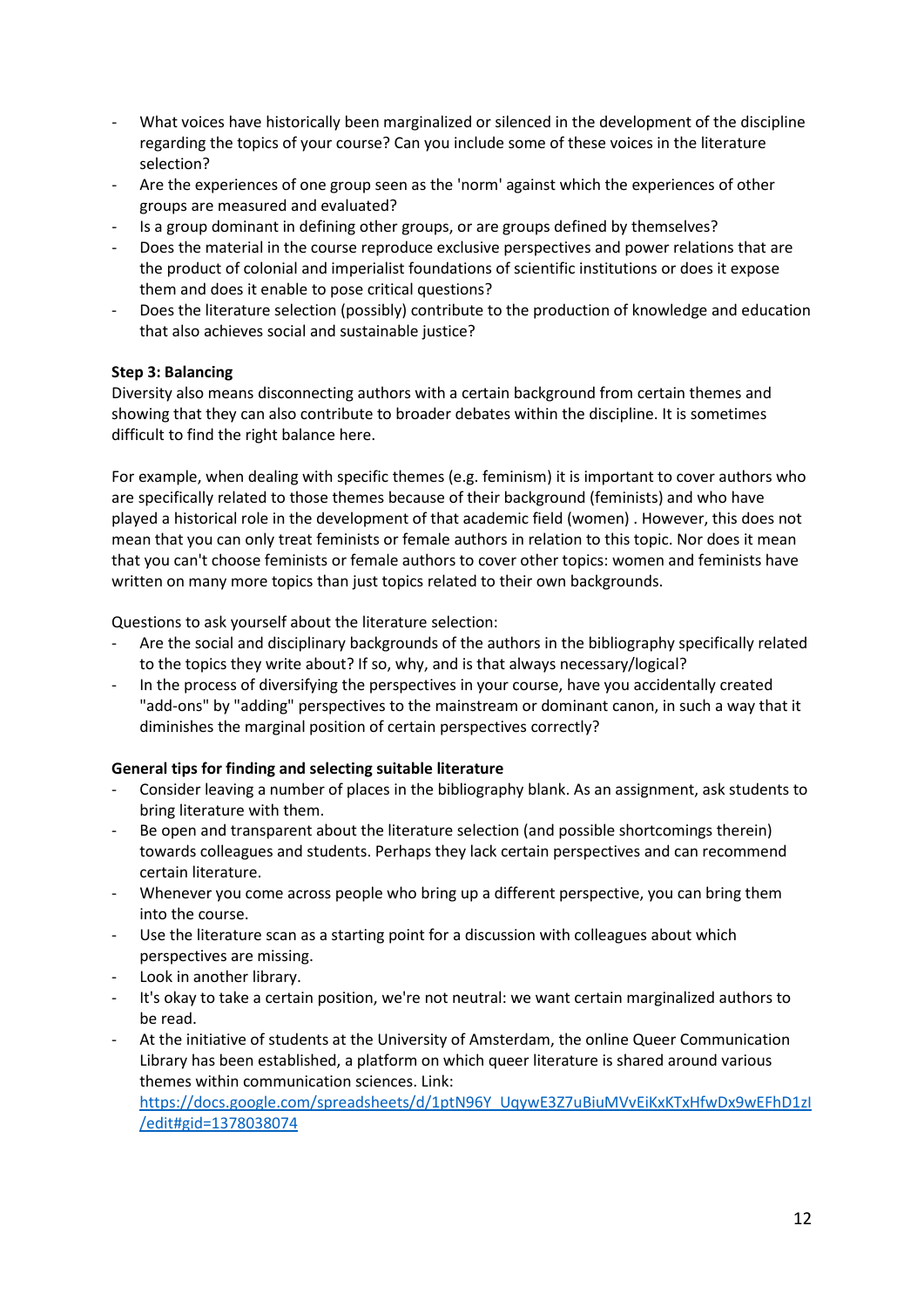# <span id="page-12-0"></span>Preventing undesirable behavior

### <span id="page-12-1"></span>Common values

To prevent unwanted behaviour, offensive remarks and bullying in the course, it can be useful to draw up a number of rules of conduct (common values) that everyone in the group must adhere to.

In 'Toolbox Diversity in Education' (2019), Utrecht University states that creating a scheme with shared values can serve as a 'manifesto of interacting with each other' in which joint agreements and rules are laid down to guarantee inclusion and a safe learning climate. Reference can be made to this joint manifest at any time. It is strongly recommended that you compile the list of common values together with students. This is essential for reaching agreement and achieves broadly supported values within your education.

Examples of shared values may include "No one laughs at each other" and "No incriminating language regarding race, ethnicity, class, gender, or social or cultural origin."

### <span id="page-12-2"></span>Conversation instead of discussion

Teachers often take a position as neutral facilitators. In order not to hurt or exclude anyone, all opinions and perspectives are seen as equal, because "there is no truth". However, this may mean that certain harmful and dominant perspectives are equated with perspectives that have been structurally historically oppressed. This is described as "harmful tolerance" (van den Bogert, Linders, & Sanches, 2019) and can make students who belong to a minority group feel unsafe. "Sometimes in the working groups we have a statement that we have to discuss and then the statement is 'Do you think Christian schools should be allowed to refuse gay people?' and then I just have to discuss it with people who then say to me: 'Yeah, but I am also discriminated against if I do have to admit gay people to my school,' said one of the student respondents.

However, this does not mean that you should ignore or avoid certain topics in your lessons. One way to ensure the (social) safety of all students is not to present topics that affect someone's identity such as ethnicity, religion, sexual orientation and gender identity as a topic for discussion, but as a topic for conversation. In this way, someone's identity is not a point of discussion where students have to convince each other that they are right.

Rather than presenting it as a statement, *"May Christian schools reject people because of their sexual orientation?"*, it is presented as a topic of conversation, for example, *"Some Christian schools want to reject people because of their sexual orientation. Does this go against Article 1 of the Constitution?"*

#### <span id="page-12-3"></span>Not portraying an individual as a representative or a group

When discussing a sensitive topic about a historically marginalized group, be careful not to portray certain students as representatives of this group.

#### Example:

<span id="page-12-4"></span>If the discussion is about LGBTI+ and human rights in Asia, don't assume that the LGBTI+ student from India can (or will) offer the perspective from the 'Asian LGBTI+ community'. The suggestion that these students could, would or should do that is offensive, as it is stereotyping and limits the student's identity to only that identity that is the subject of structural discrimination (van den Bogert, Linders, & Sanches, 2019).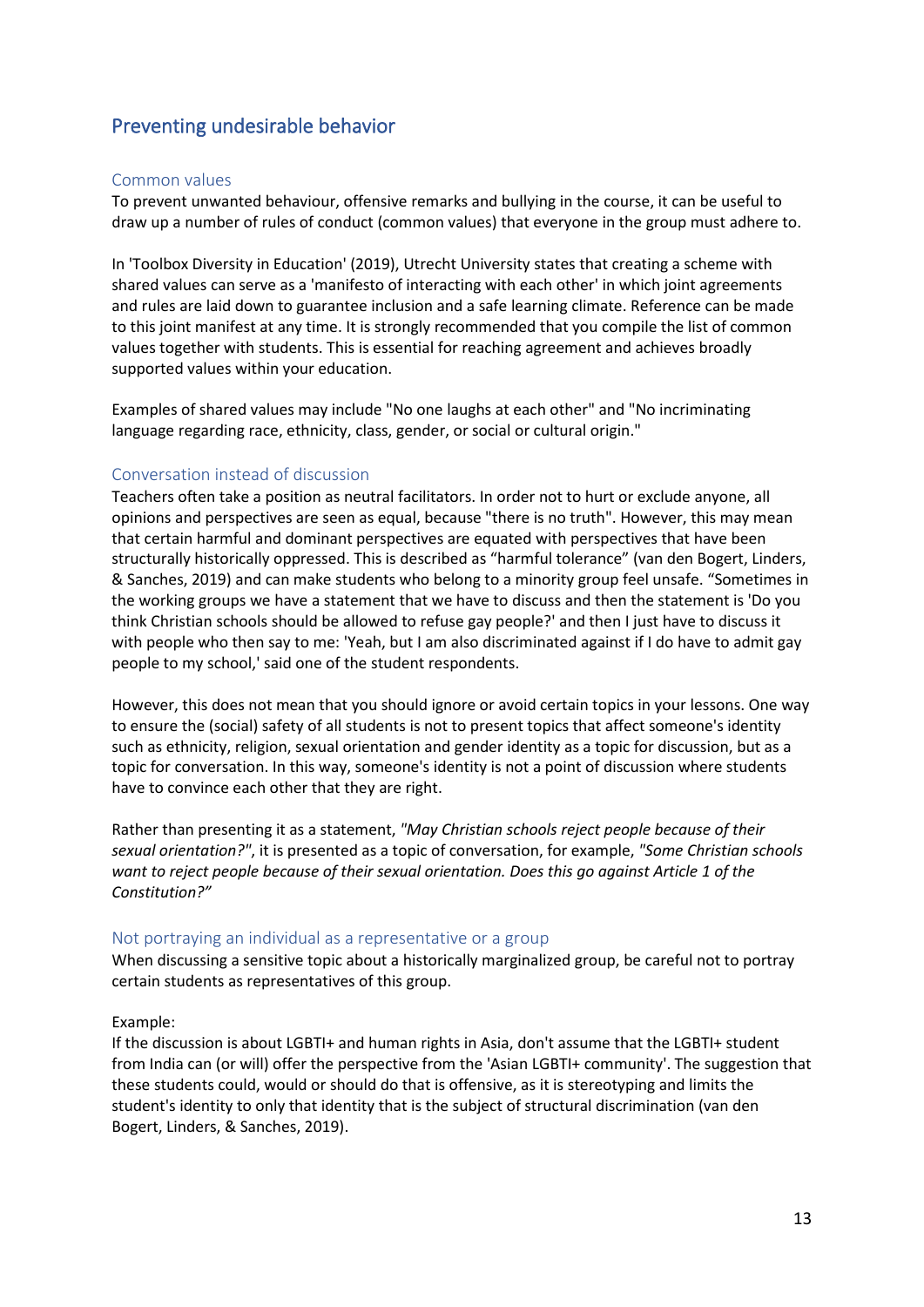### Undesirable behavior from teachers

It is possible that students experience undesirable behavior from teachers, often in the form of loaded jokes or being publicly 'outed' (= revealing someone's sexual orientation or gender identity without permission). The intention is usually not bad, but it can have a negative influence on the social safety of the student. As a teacher you have a responsibility to lead by example. Therefore, here are two examples of situations in which the social safety of LGBTI+ students was affected by statements by teachers and how you can prevent this for yourself and colleagues.

#### **Jokes**

When respondents were asked whether they would have found someone a better teacher if they hadn't joked about sexual orientation or gender identity, the answer was always 'yes': "Yes, I would have taken him more seriously if he didn't do it that way," said one of the respondents. It may therefore be advisable as a teacher not to joke about someone's personal characteristics or identity.

#### **Getting outed**

Just because a student has told you about their gender identity or sexual orientation, it doesn't mean that the rest of the class or program is aware of it, or that the student in question wants more people to know about it. In a survey of the acceptance of LGBTI+ people in Amsterdam earlier this year, one of the respondents spoke within the theme 'Safety at school': "There was once an incident where a teacher outed me to the class. I can see why he did it, because my research was about trans people, but I really didn't like it because it was private information and I didn't know my classmates well yet. I immediately felt watched by everyone and I just really didn't feel relaxed, and this is just something I want to tell people myself." Similar incidents also took place within this study: "I have two teachers who randomly discussed someone's transition during the break on Teams. That's pretty personal information, and everyone could hear it while they were still sitting in front of their laptop."

If you know of private information about a student, do not share it with a wider audience unless the student has expressly consented to it or has asked you to share it with others. Often it is something that people themselves want to share with others when they are ready for it themselves.

#### **Make agreements, talk to each other**

To prevent situations such as those described above from occurring, it may be a good idea to make agreements about this within the teaching team. Also consider addressing colleagues if you see or suspect that they (unintentionally) affect a student's social safety.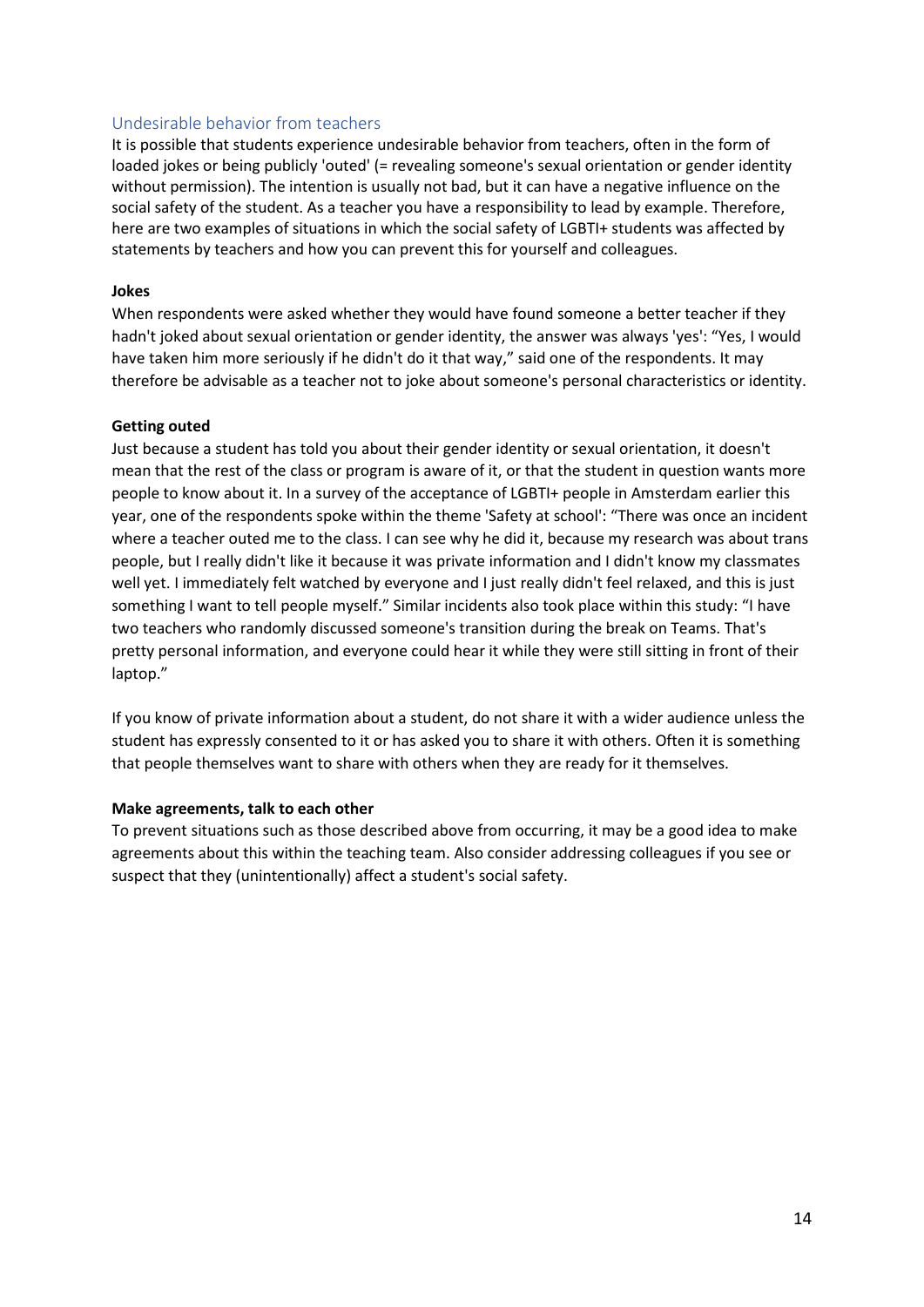# <span id="page-14-0"></span>Dealing with undesirable behavior

### <span id="page-14-1"></span>Step-by-step plan

Unwanted behavior and/or hurtful comments can never be completely prevented in a group. GLSEN (Gay, Lesbian & Straight Education Network) has developed a roadmap that you can follow if you notice that a student is being called names, bullied or harassed based on sexual orientation or gender identity (GLSEN, 2019).

- **1. Immediately address name calling, bullying or intimidation.** Focus on ending the behavior in that moment. Sometimes it's a simple response to hearing a derogatory term that says, "That language isn't accepted in this classroom." Remember: no action is an action.
- **2. Give the behavior a name.** Describe what you saw and label the behavior. "That word is derogatory and considered swearing. That language is unacceptable."
- **3. Use the learning moment (or create one).** Be sure to teach after ending the behavior. Decide whether to teach now or later, and whether it will be public or private. If you decide to teach later, you will have to create the learning moment. You can take this opportunity to teach a class, entire course, or institution about which words and behaviors are acceptable and which are not.
- **4. Support the victim.** Support the student who was the target of the name-calling, bullying, or intimidation. Don't make assumptions about what the student is experiencing. Ask the student what they need or want. You will have to decide whether to do this at the moment or later, and whether it will be public or private.
- **5. Hold students accountable.** Check the policy and impose the appropriate consequences. Ensure measures are applied equally to all forms of name-calling, bullying and harassment.

#### <span id="page-14-2"></span>Joke or discrimination?

Sometimes it is difficult to identify unwanted behavior. What is seen as a joke by one person, is seen as discrimination by another. If you do not know whether or not something falls under undesirable behavior or discrimination, you can first look at the rules of conduct/common values that you have drawn up together with the group. Is one of the agreed rules that no jokes are made about someone's identity/(personal) characteristics? Then that is a reason to react to it and to point out to the student the common values.

Whether something is discrimination is determined by the effect of the joke. What the joker meant doesn't matter (College of Human Rights, sd). Therefore, be alert to the reaction of the student at whom the joke was directed. Also be aware that victims of unwanted behavior sometimes laugh at the joke when they are actually hurt. In this case, consider asking the student whether the behavior went beyond the limit for that person (GGZ, sd).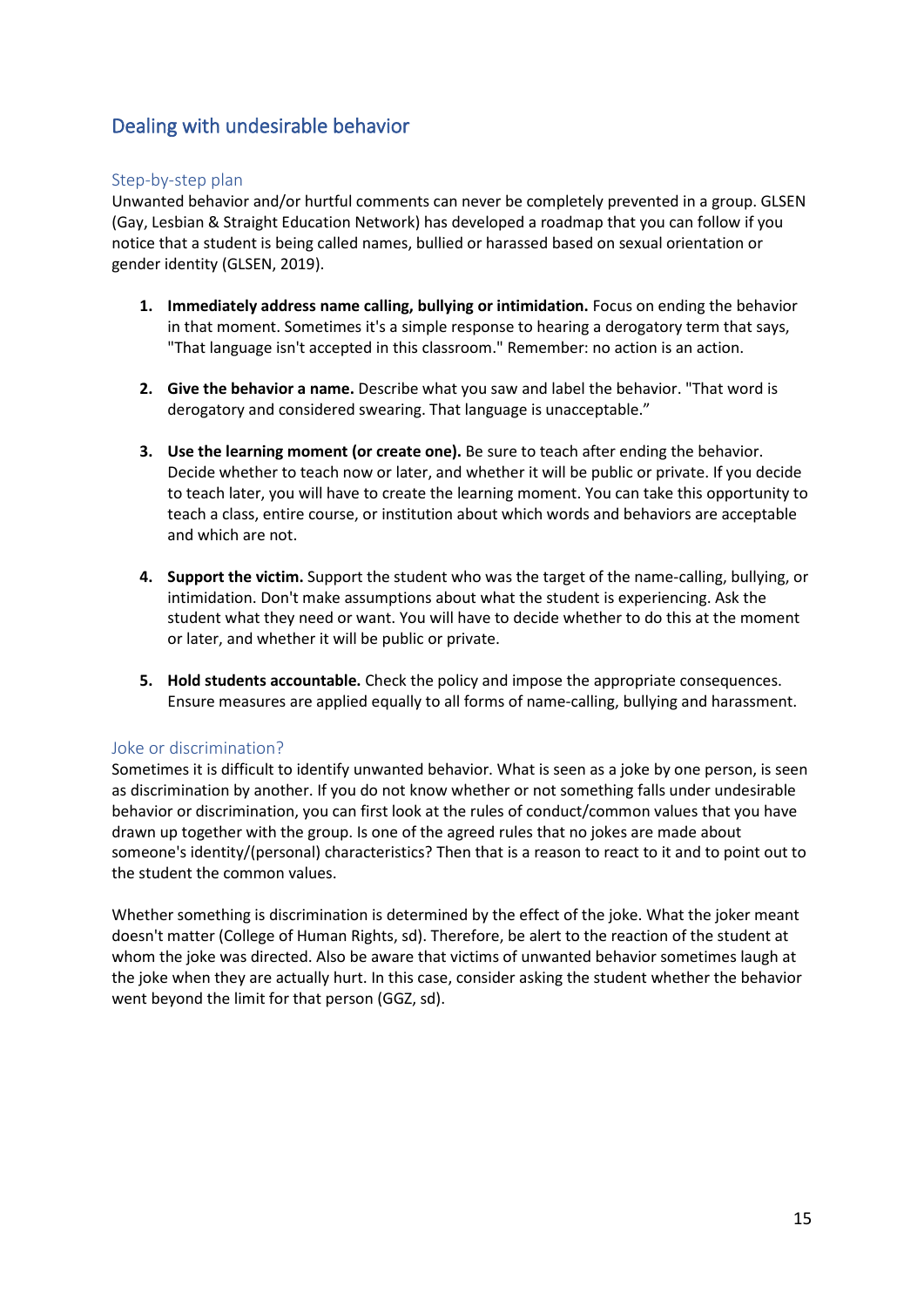# <span id="page-15-0"></span>Positive representation

One of the pain points that was present among many of the student respondents is the negative way in which LGBTI+ persons are represented, in which in many cases only attention is paid to the issues surrounding being LGBTI+. "When you say something about Pride, don't make it so negative. It's great fun, and then only attention is paid to the fact that people only get beat up at those moments," said one of the respondents. To bring some balance here, a list of a number of examples of positive representation of LGBTI+ persons follows. This list can be expanded at any time.

| <b>Example</b>                  | <b>Explanation</b>                                                                                                                                                                                                                                                          |
|---------------------------------|-----------------------------------------------------------------------------------------------------------------------------------------------------------------------------------------------------------------------------------------------------------------------------|
| ANNE+                           | Tv-series about a lesbian woman in her<br>twenties who is living on her own in<br>Amsterdam. In the series she flashes back on<br>her love life during her college years and thinks<br>about how multiple girls and relationships have<br>made her the person she is today. |
| Please Like Me                  | Tv-series about a guy in his twenties who goes<br>through a couple of big changes in his life, while<br>navigating his first decennium as a grown up.<br>After his girlfriend dumps him he realises that<br>he is gay.                                                      |
| SpangaS (season 14   De Campus) | First tv-series featuring a non-binary person<br>(Lesley). Lesley is a rebellious sensation seeker<br>filled with little plans.                                                                                                                                             |
| CoupleGoals the podcast         | Podcast in which a queer couple, Mandy and<br>Roos, speak with all sorts of different couples.<br>How did they meet? What do they fight about?<br>And does something like 'couple goals' actually<br>exist?                                                                 |
| Supergirl season 4              | First tv-series with a transgender superhero as<br>a character (Nia Nal). Nia Nal is a young<br>journalist who eventually fulfils her destiny by<br>transforming into a superhero called Dreamer.                                                                           |
| Hij is een zij (He is a she)    | Tv-program in which young transgender people<br>are followed for a year. It shows what it is like<br>to be born in the wrong body. What do they<br>have to go through to become who they are?                                                                               |
| Girl in Red                     | Singer-songwriter who writes songs about<br>queer romance and mental health.                                                                                                                                                                                                |
| Geslacht! (Gender or sex!)      | In the tv-program Geslacht!, Raven van Dorst<br>asks themself which role gender plays in our<br>society. Why do we still think in the boxes<br>'man' and 'woman'? And is there something in<br>between?                                                                     |
| Sense8                          | Nomi is one of the lead characters in this tv-<br>series. She is a political blogger and hacktivist.<br>Aside from that, she is a proud lesbian and<br>transgender woman.                                                                                                   |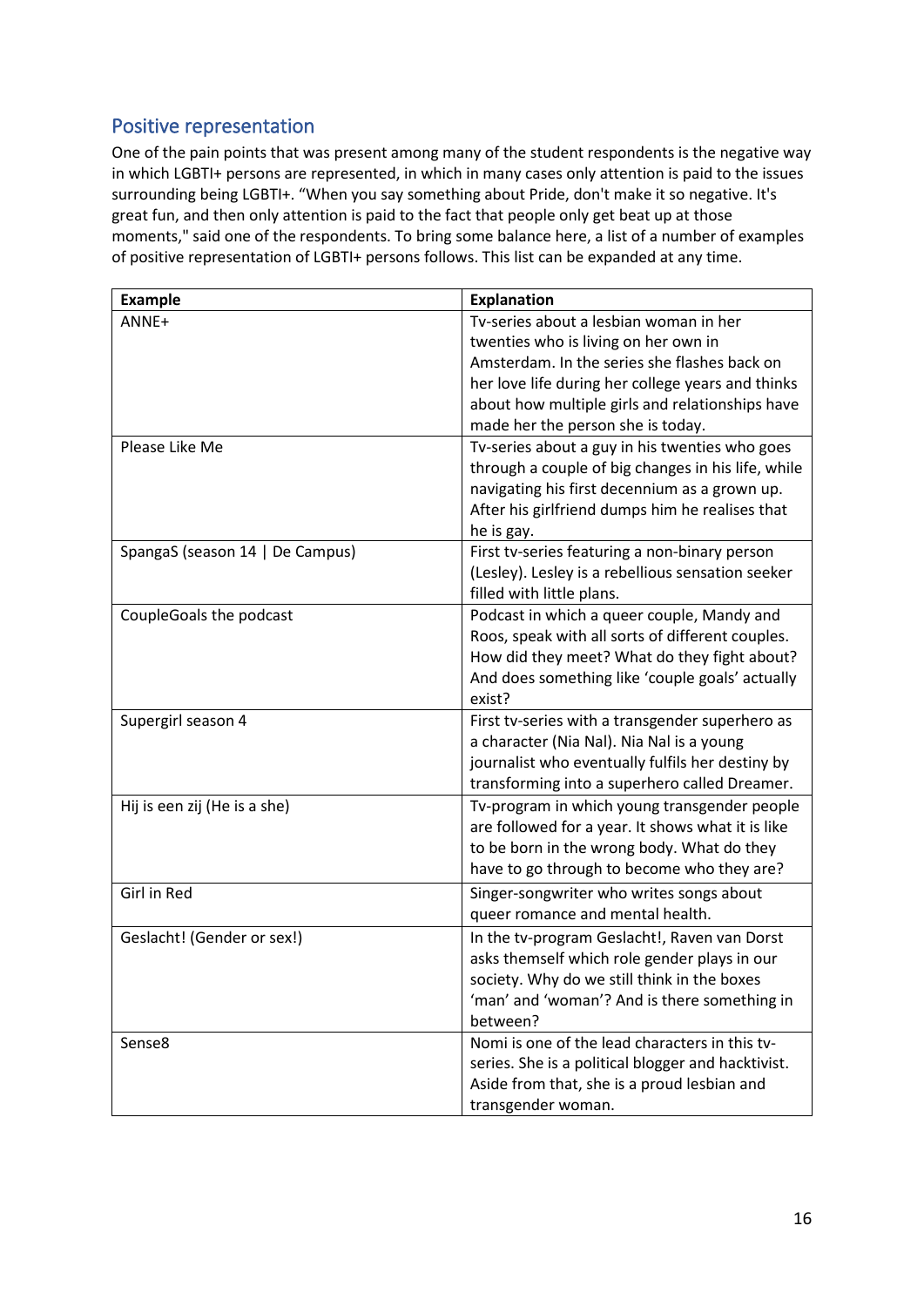| Brooklyn99                  | Comedic police series with a gay and bisexual<br>character in the main cast. Raymond Holt is<br>strict, hardworking, hard and professional on<br>the outside, but is a warm, emphatic and<br>compassionate man in the inside. Rosa Diaz is a<br>smart, tough and mysterious detective. |
|-----------------------------|----------------------------------------------------------------------------------------------------------------------------------------------------------------------------------------------------------------------------------------------------------------------------------------|
| Stranger Things (seizoen 3) | In this season of the science fiction series set in<br>the 80's, Robin, who is sarcastic and a little<br>arrogant on the outside, but sweet and helpful<br>on the inside, comes out as a lesbian.                                                                                      |
| Transparent                 | Comedy-drama series in which one of the<br>parents of a family turns out to be transgender.                                                                                                                                                                                            |
|                             |                                                                                                                                                                                                                                                                                        |
|                             |                                                                                                                                                                                                                                                                                        |
|                             |                                                                                                                                                                                                                                                                                        |
|                             |                                                                                                                                                                                                                                                                                        |
|                             |                                                                                                                                                                                                                                                                                        |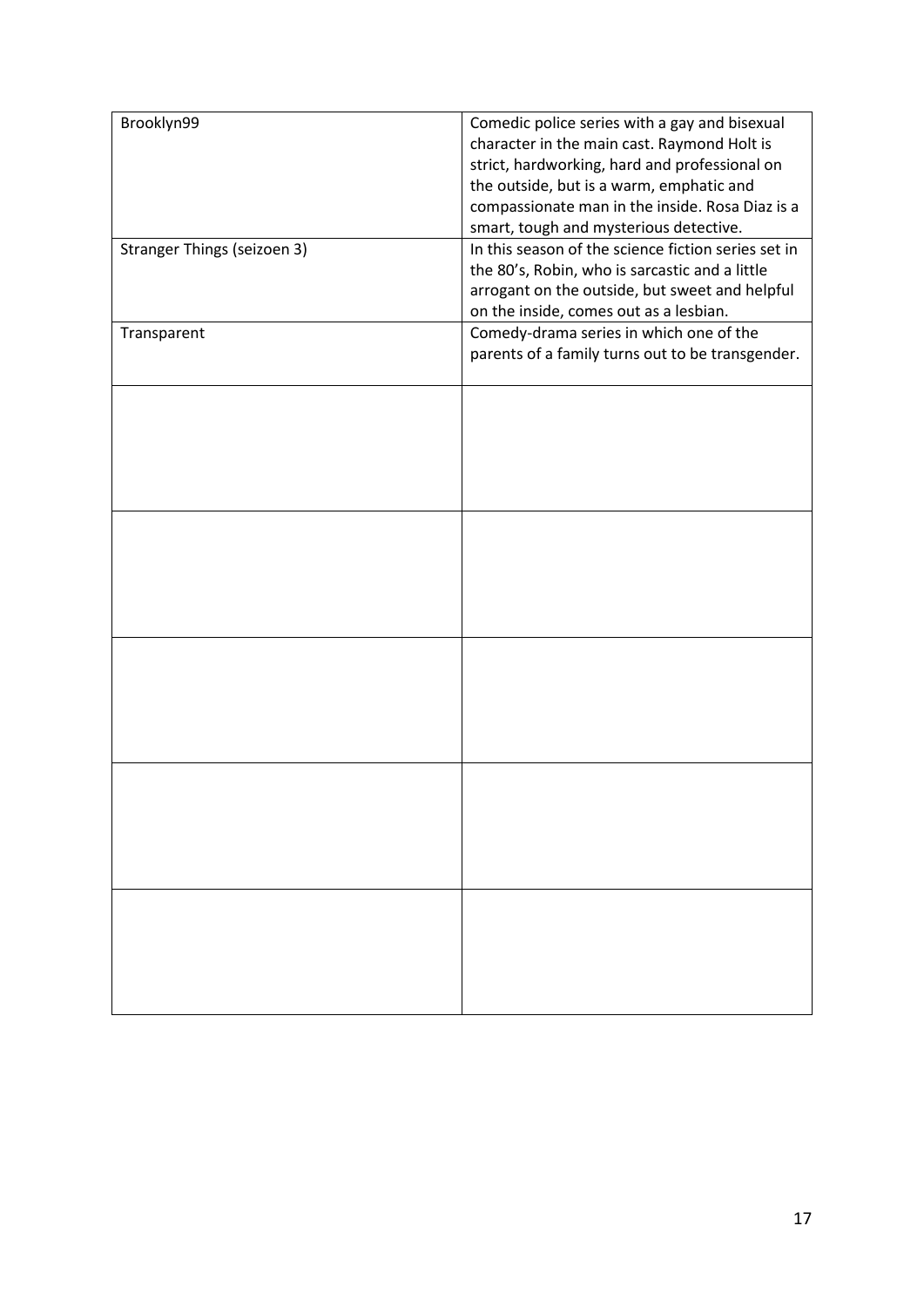# <span id="page-17-0"></span>References

- Ainsworth, C. (2018). Sex Redefined: The Idea of 2 Sexes Is Overly Simplistic. *Nature Magazine*. Retrieved from https://www.scientificamerican.com/article/sexredefined-the-idea-of-2-sexes-is-overly-simplistic1/
- Anker, E. (2017, July 29). LHBTI we know, but what does LHBTIQAPC mean? *Metronieuws*. Retrieved from https://www.metronieuws.nl/in-het-nieuws/2017/07/lhbti-kennenwe-maar-wat-betekent-lhbtiqapc/
- AT5. (2018, August 5). LHBTIQ+ series: What does that + stand for? *AT5*. Retrieved from https://www.at5.nl/artikelen/185103/lhbtiq-serie-waar-staat-die-eigenlijk-voor
- College of Human Rights. (n.d.). *Discrimination Explained*. Retrieved mei 12, 2021, from College of Human Rights: https://mensenrechten.nl/nl/discriminatieuitgelegd#:~:text=Wat%20jij%20als%20grap%20bedoelt,herkennen%20en%20aan% 20te%20pakken.
- Crenshaw, K. (1989). Demarginalizing the Intersection of Race and Sex: A Black Feminist Critique of Antidiscrimination Doctrine, Feminist Theory and Antiracist Politics. *University of Chicago Legal Forum, special issue: Feminism in the Law: Theory, Practice and Criticism*, 139-168.
- Felten, H., & Boss, E.-M. (2019). *Handout LHBTI-Emancipation.* (M. Hermans, Ed.) Retrieved from Movisie: https://www.movisie.nl/sites/movisie.nl/files/2019- 03/Handreiking%20LHBTI-Feiten%20en%20Cijfers%202018\_0.pdf
- Flemish government. (2016, May). Development of a policy framework regarding gender identity and gender expression for the equal opportunities and diversity policy of the Flemish government. Brussels, Belgium.
- Gender Spectrum. (2019). *Understanding Gender.* San Leandro, CA: Gender Spectrum. Retrieved from https://genderspectrum.org/articles/understanding-gender
- GGZ. (n.d.). *Recognizing unwanted behavior*. Retrieved mei 12, 2021, from Gezond en veilig werken: https://www.gezondenveiligwerken.nl/index.php/2018/03/30/ongewenstgedrag-herkennen/#team
- GLSEN. (2019, oktober 31). Developing LGBTQ-Inclusive Classroom Resources. New York, New York, Verenigde Staten.
- Harbin, B., Roberts, L. M., Nelson, R., & Purcell, C. (2020). *Teaching Beyond the Gender Binary in the University Classroom*. Retrieved mei 05, 2021, from Vanderbilt University Center for Teaching: https://cft.vanderbilt.edu/guides-subpages/teaching-beyond-the-gender-binary-in-the-university-classroom/
- Koster, G. (2019, February 13). *This is what it means to be cisgender*. Retrieved april 29, 2021, from Women's Health: https://www.womenshealthmag.com/nl/relatiesseks/a26321619/cisgender-betekenis/
- Lubbers, H. (n.d.). *Inclusive and genderneutral writing*. Retrieved mei 2021, from Mevrouw Alfabet: https://mevrouwalfabet.nl/inclusief-genderneutraal-schrijven/
- Municipality of Amsterdam, Diversity Department. (2018, November). Regenboog taaltips. Amsterdam, North-Holland, the Netherlands.
- PFLAG. (2021). *PFLAG National Glossary of Terms*. Retrieved from PFLAG: https://pflag.org/glossary
- Repáraz, L. R., & Ardjosemito-Jethoe, S. (2020). Diversity in the society. Assen: Uitgeverij Koninklijke van Gorcum.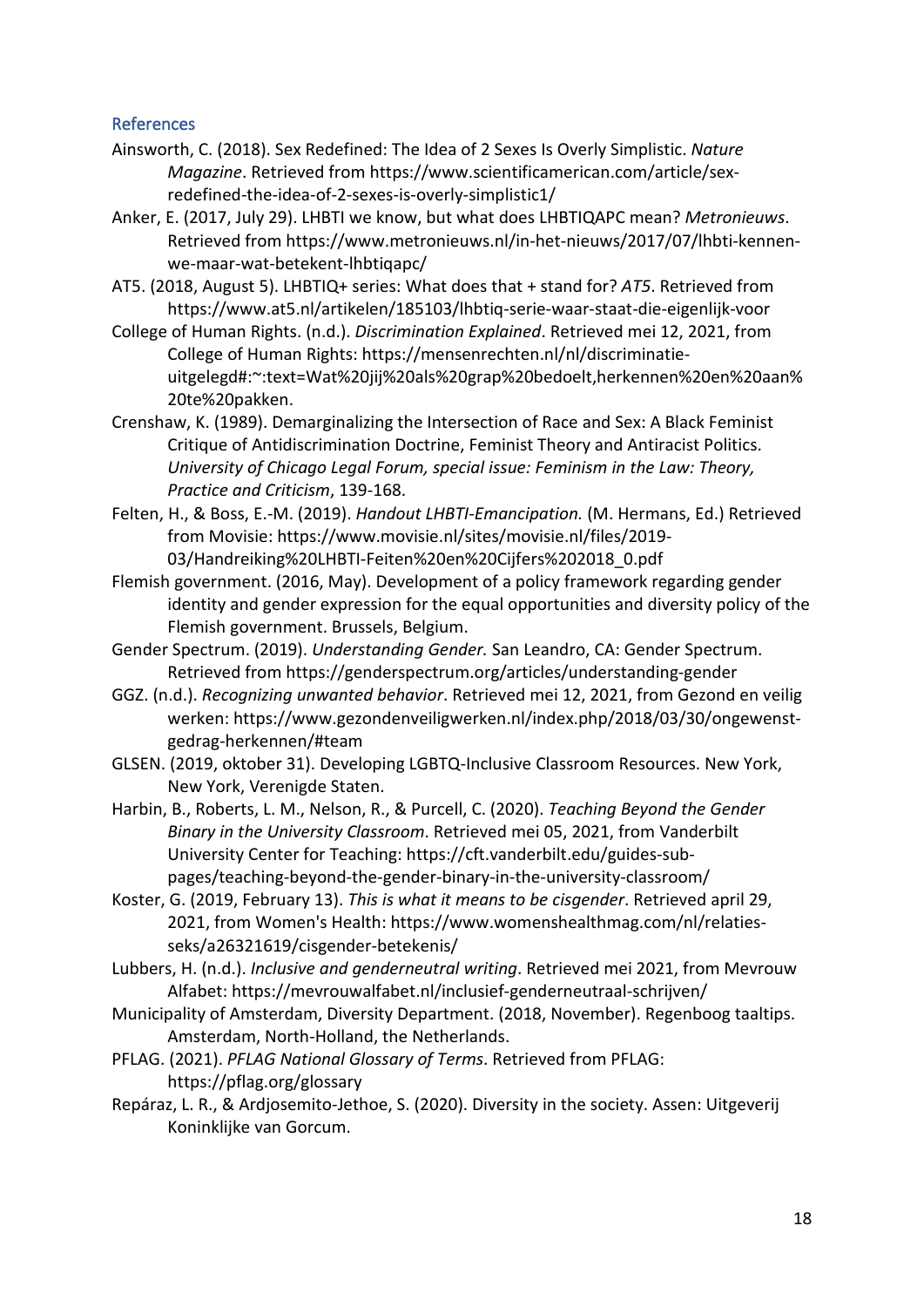- Van Dale. (n.d.). *Meaning 'Heteroseksual'*. Retrieved april 29, 2021, from Van Dale: https://www.vandale.nl/gratiswoordenboek/nederlands/betekenis/Heteroseksueel#.YIqxvWYzYXo
- van den Bogert, K., Linders, E., & Sanches, N. (2019, February). Toolbox Diversity in Education. Utrecht, Utrecht, the Netherlands.
- Ward, N., & Gale, N. (2016). *LGBTQ-inclusivity in the Higher Education Curriculum: a best practice guide.* Birmingham: University of Birmingham. Retrieved from https://intranet.birmingham.ac.uk/staff/teaching-academy/documents/public/lgbtbest-practice-guide.PDF
- <span id="page-18-0"></span>Wekker, G., Slootman, M., Icaza, R., Jansen, H., & Vazquez, R. (2016). *Let's do diversity. Report of the University of Amsterdam Diversity Commission.* University of Amsterdam, Diversity Commission. doi:10.13140/RG.2.2.19970.07364